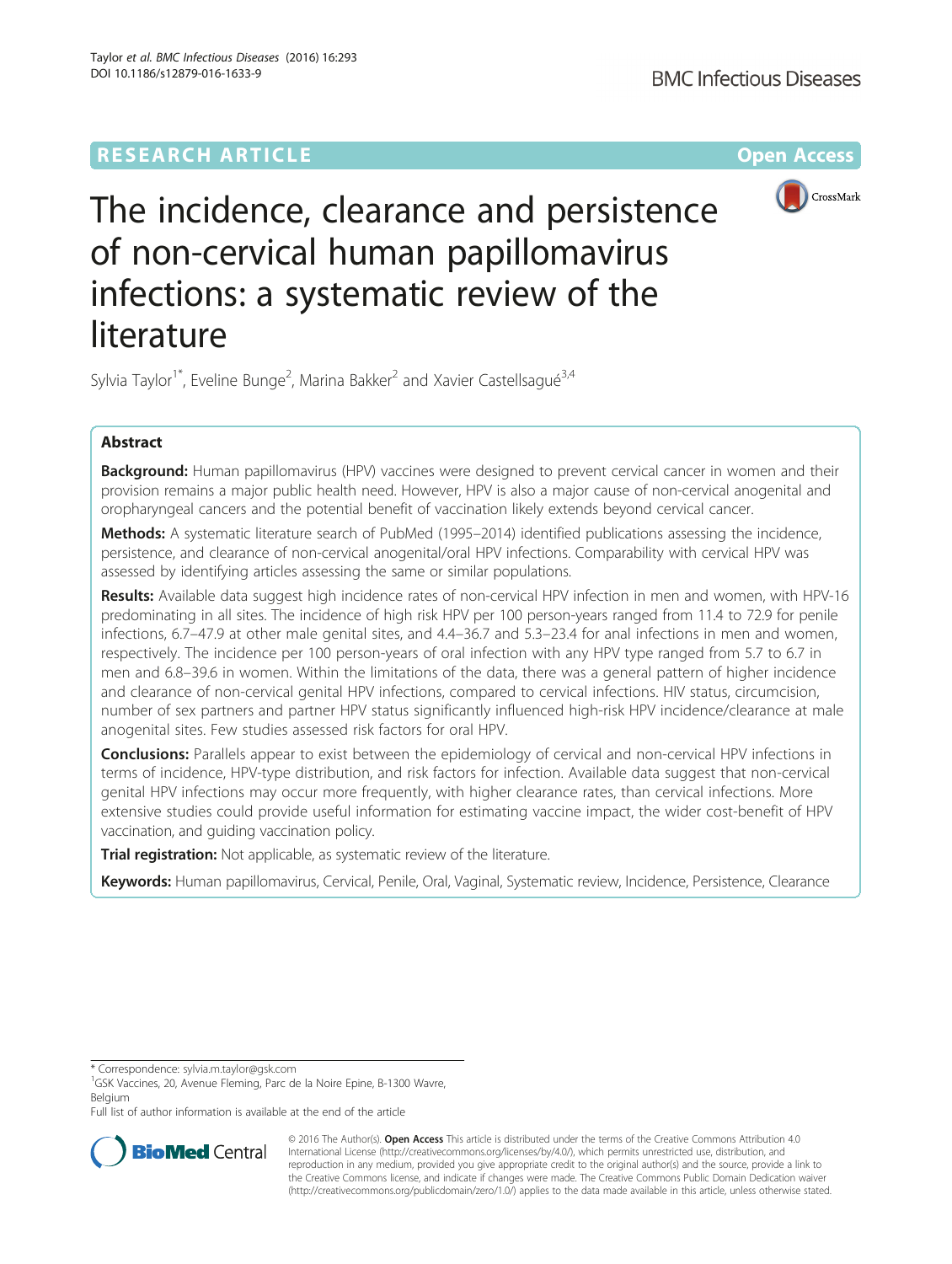## Background

Cervical cancer is the fourth most common cancer affecting women worldwide, with an estimated 528,000 new cases and 266,000 related deaths in 2012 [\[1](#page-18-0)]. Cervical cancer develops following persistent infection with oncogenic (or high risk) types of the human papillomavirus (HPV), that includes types 16, 18, 31, 33, 35, 39, 45, 51, 52, 56, 58, 59, 66 [\[2\]](#page-18-0). Approximately 70 % of cervical cancers are caused by HPV types 16 and 18, which along with several other high risk HPV types (HR-HPV), can be prevented by vaccination. However, the cancer-causing effects of HPV are not limited to the cervix; an estimated 50 % of penile, 88 % of anal, 43 % of vulvar, 70 % of vaginal, and 13–56 % of oropharyngeal cancers are attributable to HPV, primarily HPV-16 typically followed by HPV-18 [[3](#page-18-0), [4](#page-18-0)]. Sharply increasing trends in HPV-related oropharyngeal cancers have been observed in some countries [\[5](#page-18-0)]. The incidence of cervical cancer is far higher than that of nongenital or oropharyngeal cancers, and the provision of HPV vaccines to prevent cervical cancer remains a public health priority. However, together non-cervical and oropharyngeal cancers represented approximately 80,000 new HPVrelated cancer cases worldwide in 2008, also signifying an important public health burden [\[6](#page-18-0)].

Available evidence from clinical trials indicates that current HPV vaccines can prevent vulval and vaginal and anal HPV infections, anogenital pre-cancers, and oral HPV infections [\[7\]](#page-18-0) in women, and oral and anogenital infections and pre-cancer in men [[7](#page-18-0)–[14\]](#page-19-0). However, compared to vaccine efficacy/effectiveness data for cervical HPV infections and high-grade lesions, similar data for non-cervical HPV infections and lesions are scant. Moreover, our ability to measure the population level impact of HPV vaccination on non-cervical cancers is severely limited by a lack of systematic screening for non-cervical infections and pre-cancers, the relative rarity of these cancers, and for some, the absence of precursor lesions amenable to screening. The need to build ways of collecting such data nonetheless remains important to understand the full value of HPV vaccination, including cost-benefit, so that proper guidance can be given to vaccination policy. To this end, we conducted a systematic literature review to investigate the natural history of non-cervical HPV infections, and to identify parallels between the epidemiology of these infections and that of cervical infection. These data can inform on the design and scope of future studies of HPV vaccine effectiveness, aid in the interpretation of surveillance data, and point to knowledge gaps where further investigations may be warranted.

## Methods

## **Objectives**

The study objectives were to conduct a systematic review of the literature to describe the incidence, clearance and persistence of non-cervical HPV infections, including comparisons to cervical infections for which data were available for the same/or similar study population. We also examined risk factors for incident and persistent non-cervical HPV infections.

## Search strategy and selection criteria

A systematic review of the literature in PubMed used three search strings (Supplementary material) to identify noncervical anogenital and oral HPV infections and was limited to studies published in English between 01 January 1995 and 12 July 2014. We used specific searches to obtain articles on cervical HPV infections reporting comparable estimates of incidence, clearance, or persistence in the same or similar populations and using comparable HPV testing methods as in the articles on non-cervical HPV infections. Articles were included if they contained information on incidence, persistence, clearance or duration of non-cervical HPV infections, risk factors for non-cervical HPV infections or risk groups for incidence of noncervical infections. Articles were excluded if they reported diagnostic test research, if they were case studies, letters to the editor, editorials or comments, literature reviews, or meta-analyses presenting no original data. Articles were also excluded if no information was listed in the inclusion criteria, or if they reported data based on testing of selfcollected vaginal samples only. PRISMA guidelines were followed for the report. Independent review in duplicate was undertaken for 30 % of screened titles and abstracts and for 10 % of full text articles. Article selection, data extraction, assessment of risk factors and quality control procedures are provided in Additional file [1.](#page-18-0)

During the search for cervical cohorts, studies were found which used self-collected vaginal samples but in which the samples were referred to as 'cervical' swabs. These studies were not identified with the original noncervical search string that did not include the term 'cervical'. We did not include studies when vaginal samples had been self-collected, because the original search may have missed studies that assessed self-collected vaginal samples, and because we could not be certain that they represented vaginal-only infections. For similar reasons cervical samples collected using cervical vaginal lavage in D'Souza et al. [\[15](#page-19-0)] were also excluded because we could not be certain that they represented cervical-only infections.

For ease of comparability, incidence, clearance and persistence rates were recalculated, if not provided, per 100 person-years, and all estimates of median (or mean if median not reported) time-to-clearance (or duration of infection) were calculated in terms of months. For example, conversion from 1000 person-months to 100 person-years values was done by multiplying by 12 and dividing by 10. All estimates of median time-to-clearance were calculated in terms of months (dividing days by 30.5).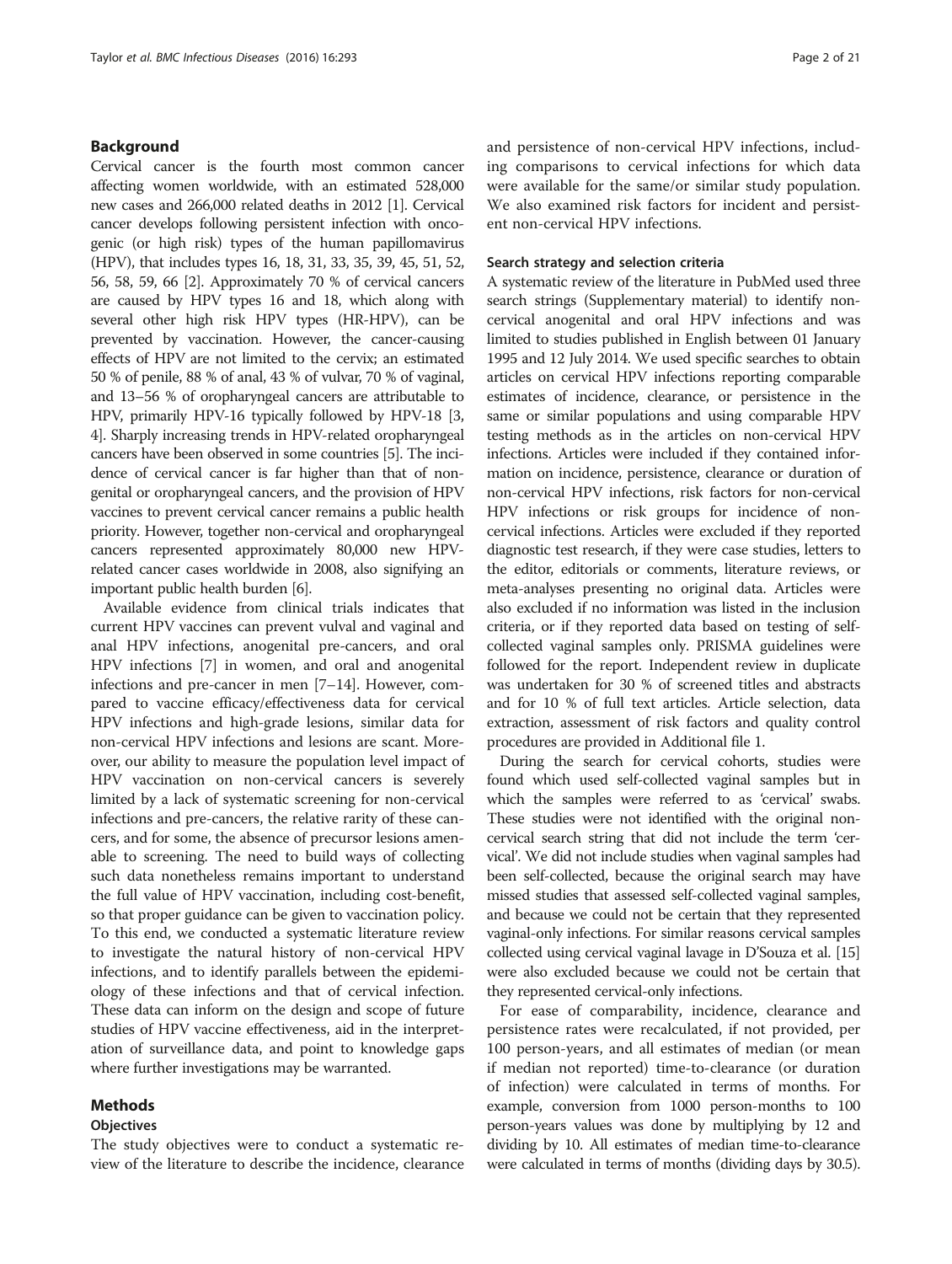When confidence intervals (CI) were not already provided and there was sufficient data, we used the exact method to calculate 95 % CI for proportions.

Ethics approval was not required for this study.

## **Definitions**

The definition of HR-HPV was study specific. The HR-HPV types applicable to individual studies are provided in Additional file [2:](#page-18-0) Table S1.

Clearance, incidence, persistence, and duration of infection were defined broadly to capture the most studies: For individual HPV types (e.g., HPV-16), incidence was defined as at least one positive test for that HPV type following at least one negative test for that type. Clearance of infection was defined as a negative test for the individual HPV type following a positive test for that type.

Type-specific incidence of any HPV or HR-HPV was defined as a positive test for at least one HPV type or HR-HPV type not detected at baseline or other previous visit. For non-type-specific incidence, subjects were required to have tested negative for any HPV DNA or any HR-HPV DNA at baseline. We considered this to be non-typespecific incidence even if the HPV type(s) associated with the incident infection was known. In addition, for studies conducting multiple follow-up visits, incidence rates could be calculated by: 1) censoring subjects at the time of the first positive test (first acquired incidence); or 2) considering subjects to be at risk throughout the follow-up period and counting each visit where at least one new type was detected as an event (total acquired incidence).

Type-specific clearance of any HPV or HR-HPV was defined as a negative test for all HPV types or HR-HPV types detected at baseline (type-specific clearance of prevalent infection) or for all newly detected during follow-up (type-specific clearance of incident infection). Non-type-specific clearance was defined as at least one negative test for any HPV DNA or any HR-HPV DNA following a positive test for any HPV DNA or HR-HPV DNA at baseline or during follow-up.

Persistence was defined as at least two sequentially positive tests for at least one specific HPV type or HR-HPV type at least three months apart. Definitions for type-specific and non-type specific duration of infection followed those for clearance of infection.

For estimates related to any HPV and HR-HPV, calculations were required to be based on the total number of subjects rather than total number of infections as the denominator.

## Results

#### Search results

We identified 38 articles from 25 unique study cohorts with relevant data on non-cervical anogenital or oral HPV infections (Table [1\)](#page-3-0). A further 6 articles were identified that

assessed cervical HPV infection in the same/similar populations. HPV-testing methods are summarised in Additional file [2:](#page-18-0) Table S1. Three articles were excluded due to unclear methods. Articles excluded due to improper testing methods or sample type were included under 'no relevant data'.

Median follow-up times varied between 6.7 and 84.5 months, with all but 8 studies conducting at least two follow-up visits at intervals ranging between 2 and 12 months. Among the 31 studies reporting data on incidence of any HPV or any HR-HPV, 10 (32 %) used type-specific definitions which counted any newly detected type as an incident infection and 17 (55 %) used non-type-specific definitions that required subjects to be negative for any HPV or any HR-HPV at baseline; an additional 4 studies reported data on incidence of individual HPV types only. A total of 31 studies were known to have multiple follow-up visits. Among the 31, 20 assessed incidence of any HPV or HR-HPV: 13/20 (65 %) estimated incidence based on time to the first acquired infection; 3/ 20 (15 %) considered each new infection as an event; for 2/20 it was unclear (10 %); 1/20 (5 %) used both methods; and 1/20 (5 %) did not conduct any survival analysis. Among the 29 studies reporting data on HPV clearance, type-specific definitions were used more consistently, with only 5 (17 %) using non-type-specific definitions. Three studies (10 %) required at least two consecutive negative test results to define an infection as having cleared.

## Penile HPV infections Incidence

In studies conducted in Africa, HR-HPV incidence was higher in human immunodeficiency virus positive (HIV + ve) men (42.0–72.9/100 person-years) than HIV negative (HIV-ve) men (19.7–32.9/100 person-years) (Table [2](#page-6-0)). Studies in Spain reported higher HPV incidence in HIV + ve men who have sex with men (MSM) than in men who have sex with women (MSW) (11.6 versus 5.1/100 personyears), but similar incidences of HPV-16 and HPV-18 infection. Genotype-specific incidence was highest for HPV-16 in at least one study subgroup in  $7/9$  studies (HIV + ve, HIV-ve, circumcised, uncircumcised and MSW) [\[8,](#page-18-0) [16](#page-19-0)–[21](#page-19-0)].

In three articles that reported age-specific incidence of HPV infection the highest incidence was reported in the youngest age group studied (<30 or 15–24 year olds) [[18, 19, 22\]](#page-19-0).

## Clearance and persistence

The rate of clearance of incident HR-HPV infection was 123.9/100 person-years (Table [2\)](#page-6-0), with HPV-33 clearing most rapidly and HPV-58 least rapidly [\[22](#page-19-0)].

The clearance rate of prevalent penile infections ranged between 23.6 and 114.1/100 person-years for any HPV [[19, 20](#page-19-0), [23](#page-19-0)]. Clearance of HR-HPV was 114.7/100 person-years in HIV + ve men and 170.2/100 person-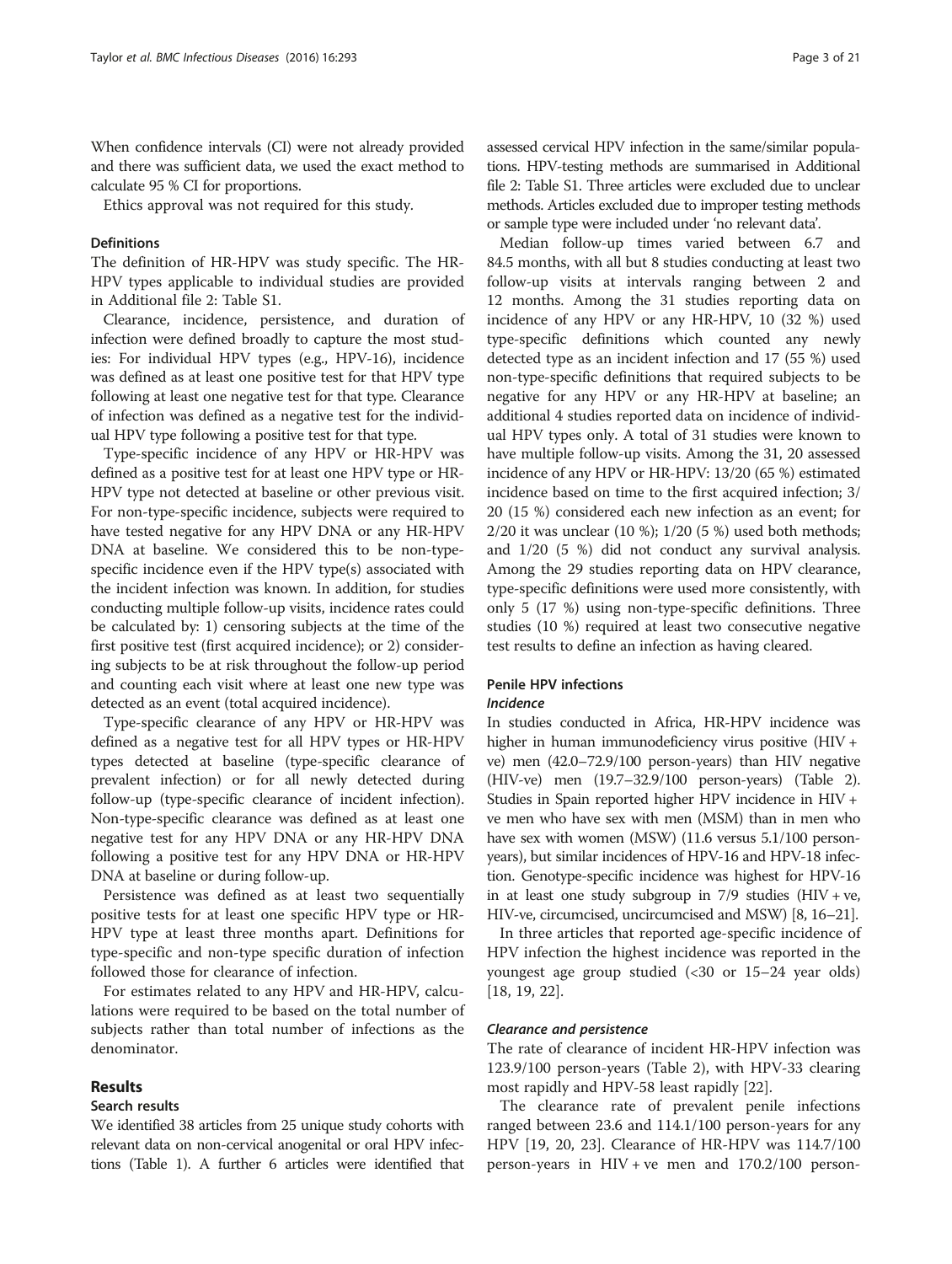<span id="page-3-0"></span>

| Author, study<br>location (ref)       | Study year    | Population                                   | Age       | Number             | Follow-up period<br>(timing of follow-up visits) | Mean or median<br>follow-up  | Anatomical site    | Outcomes<br>(definition<br>used for<br>any/HR-HPV) <sup>c</sup> |
|---------------------------------------|---------------|----------------------------------------------|-----------|--------------------|--------------------------------------------------|------------------------------|--------------------|-----------------------------------------------------------------|
| Tobian, Uganda [19]                   | 2003-2007     | $HIV + ve/-ve$ men                           | $15 - 49$ | 999                | 2 years (6, 12, 24 m)                            | Mean 14.4 m                  | Penile             | Inc (TS, total)<br>Clr (TS)                                     |
| Kjaer, Denmark [63]                   | 2000-2003     | Military servicemen                          | $18 - 19$ | 374                | 6 m (6 m)                                        | Range 5.4-7.8 m              | Penile             | Inc (NTS)                                                       |
| Backes, Kenya [17]                    | 2002-2005     | Uncircumcised men                            | $17 - 24$ | 966                | 1 year (6, 12 m)                                 | Median 12.1 m                | Penile             | Inc (NTS, first)                                                |
| Mbulawa, South<br>Africa [22]         | Not reported  | $HIV + ve/-ve$ men                           | $19 - 67$ | 486                | 2 years (6, 12, 18, 24 m)                        | $\sim$                       | Penile             | Inc (TS, first)<br>Clr(TS) <sup>a</sup>                         |
| Videla, Spain [23]                    | 2005-2009     | $HIV + ve$ men                               | $20 - 59$ | 733                | 5 years (annual)                                 | Median 24 m                  | Penile, anal, oral | Inc (NTS, first)<br>Clr (NTS)                                   |
| Wikström A,<br>Sweden [21]            | Not reported  | MSW, sexually active<br>without clinical HPV | $18 - 54$ | 235                | $(1-5 \text{ visits})$                           | Mean 3.5 m<br>between visits | Penile             | Inc $(TS)$<br>Clr/Pers (TS)                                     |
| Gray, Uganda [18]                     | 2003-2006     | HIV-ve married men                           | $15 - 49$ | 840                | 24 m (6, 12, 24 m)                               |                              | Penile             | Inc<br>Clr                                                      |
| Serwadda, Uganda [16]                 | 2003-2007     | $HIV + ve$ men                               | $15 - 49$ | 210                | 24 m (24 m)                                      |                              | Penile             | Inc (TS)<br>Clr                                                 |
| Grabowski, Uganda [24]                | 2003-2007     | $HIV + ve/-ve$ men                           | $15 - 49$ | 936                | 24 m (6, 12, 24 m)                               |                              | Penile             | Pers (TS)                                                       |
| Giuliano, Brazil,<br>Mexico, USA [53] | 2005-2009     | HIV-ve men                                   | $18 - 70$ | 1159               | 4 years (every 6 m)                              | Median 27.5 m                | Penile             | Inc (NTS, first)<br>Clr (TS)                                    |
| Darwich, Spain [20]                   | 2005-2009     | $HIV + ve$ men                               | $20 - 59$ | 606                | 5 years (annual)                                 | Median 24 m                  | Penile, anal       | $Inc^b$<br>Clr                                                  |
| de Pokomandy,<br>Canada [38]          | 2002-2007     | $HIV + ve MSM$                               | $21 - 66$ | 247                | 3 years (every 6 m)                              | Mean 30.8 m                  | Anal               | Inc<br>Clr                                                      |
| Nyitray, Brazil,<br>Mexico, USA [35]  | 2005-2009     | Men                                          | $18 - 70$ | MSM:156<br>MSW:954 | 6 m (6 m)                                        | Median 6.7 m                 | Anal               | Inc(TS)<br>Clr(TS)<br>Pers (TS)                                 |
| Goodman,<br>Hawaii, USA [36]          | 1998-2003     | Sexually active<br>women                     | $18 - 85$ | 431                | 5 years (every 4 m)                              | Mean 16 m                    | Anal               | Inc (NTS, first)<br>Clr (TS)                                    |
| Shvetsov,<br>Hawaii [39]              | 1998-2003     | Sexually active<br>women                     | $18 - 85$ | 431                | 5 years (every 4 m)                              | Mean 16 m                    | Anal               | Clr (TS)                                                        |
| Moscicki, USA [40]                    | $1990 - 2004$ | Sexually active<br>women                     | $13 - 21$ | 75                 | 3-9.5 years (every 4 m)                          | Mean 84.5 m                  | Anal               | Clr (TS, 2+ neg)                                                |
| Mullins, USA [37]                     | 1996-2001     | $HIV + ve$ and<br>HIV-ve at risk             | $12 - 18$ | 496                | 6 years (annual)                                 | Mean 22.4 m                  | Anal               | Inc (NTS, first)                                                |
| Glick, USA [33]                       | 2009-2010     | <b>MSM</b>                                   | $16 - 30$ | 94                 | 1 year (every 6 m)                               |                              | Anal               | Inc (NTS, unclear)<br>Clr (TS)                                  |
| Hernandez, USA [34]                   | 1998-2000     | $HIV + ve MSM$                               | Mean 45   | 369                | 2 years (every 6 m)                              |                              | Anal               | Inc (TS, total)                                                 |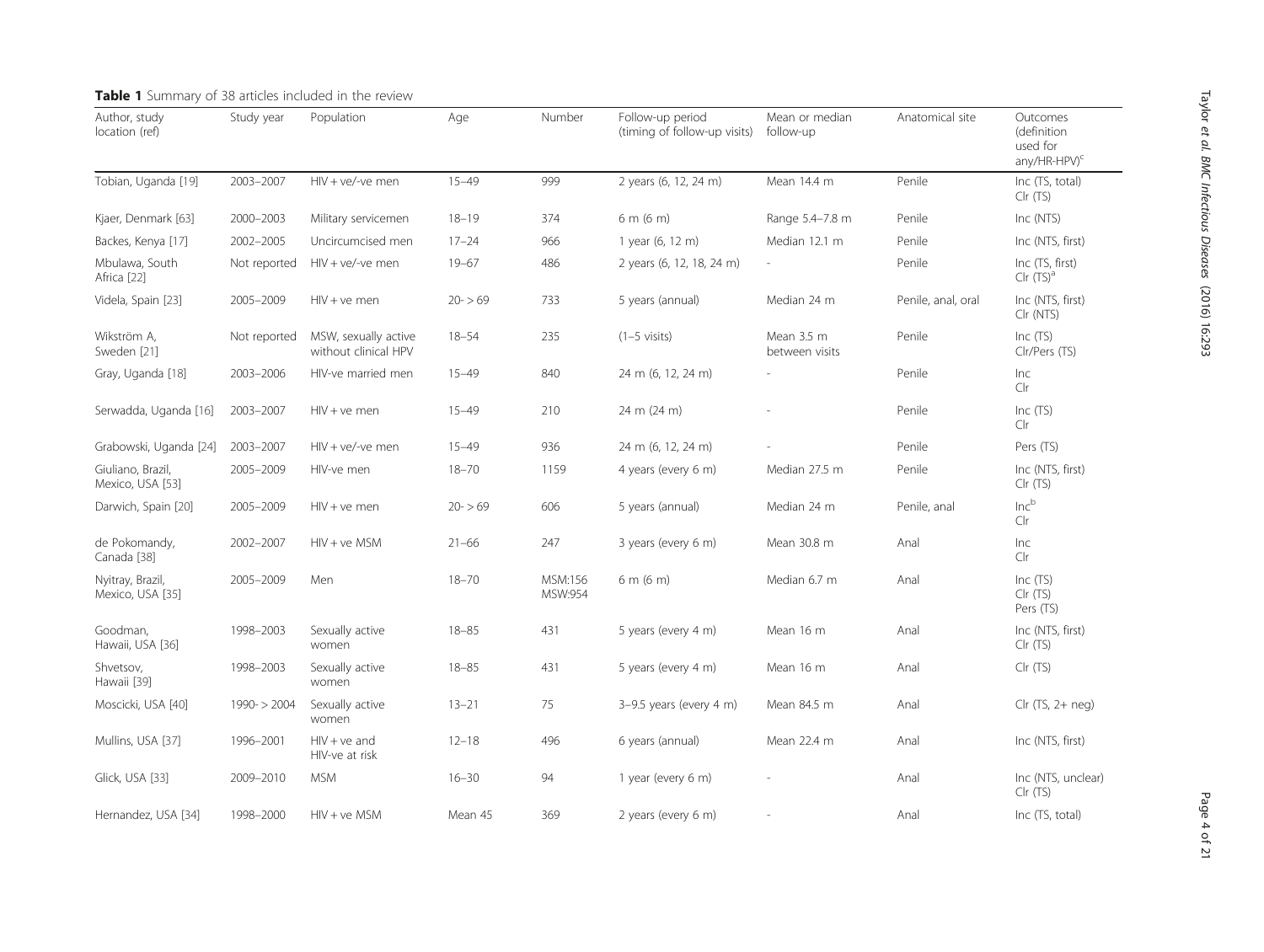| Lu, Arizona USA [31]                | 2003-2005    | Men                                          | $18 - 44$                  | 285                 | 2 years (every 6 m)                       | Median 15.5 m                                                                                                             | Male genital<br>(shaft, coronal<br>sulcus, glans,<br>scrotum)                      | Inc (TS, total)<br>Clr (TS)                         |
|-------------------------------------|--------------|----------------------------------------------|----------------------------|---------------------|-------------------------------------------|---------------------------------------------------------------------------------------------------------------------------|------------------------------------------------------------------------------------|-----------------------------------------------------|
| Hernandez,<br>Hawaii [59]           | 2004-2006    | Circ, UnC men                                | $18 - 79$                  | 357                 | 2.5 years (every 2 m)                     | Mean 14 m                                                                                                                 | Male genital<br>(coronal sulcus,<br>glans, shaft,<br>scrotum)                      | $Clr$ (TS, 2+ neg)                                  |
| Giuliano,<br>Arizona USA [25]       | 2003-2005    | Men                                          | $18 - 44$                  | 290                 | 2 years (every 6 m)                       | Mean 15.5 m                                                                                                               | Male genital<br>(coronal sulcus,<br>glans, shaft,<br>scrotum)                      | Inc (NTS, first & total)<br>Pers (NTS)<br>Clr (NTS) |
| Morales.<br>Mexico [26]             | 2003-2004    | <b>MSW</b>                                   | Median 36                  | 351                 | 3 years (every 4 m)                       | Median 19.8 m                                                                                                             | Male genital<br>(scrotum, shaft,<br>balano-preputial<br>groove, urinary<br>meatus) | Inc (NTS, unclear)<br>Clr (TS)                      |
| Partridge, USA [29]                 | 2003-2006    | MSW university<br>students                   | $18 - 20$                  | 240                 | 3 years (every 4 m)                       | Median 12.9 m                                                                                                             | Male genital<br>(glans &urethral<br>meatus, shaft,<br>scrotum)                     | Inc (NTS, first)                                    |
| Lajous, Mexio [27]                  | 2000-2003    | Male soldiers                                | $16 - 40$                  | 336                 | 1 year (1 year)                           |                                                                                                                           | Male genital<br>(shaft, coronal<br>sulcus, scrotum<br>urethral meatus)             | Inc (NTS)<br>Clr (TS)<br>Pers (TS)                  |
| Albero, Brazil,<br>Mexico, USA [28] | 2005-2009    | HIV-ve men                                   | $18 - 70$                  | 4033                | 4 years (every 6 m)                       | Median 17.5 m                                                                                                             | Male genital<br>(shaft, coronal<br>sulcus, glans,<br>scrotum)                      | Inc (NTS, first)<br>$Clr$ (TS, 2+ neg)              |
| Winer, USA [43]                     | 1990-2000    | Female university<br>students                | $18 - 20$                  | 444                 | 10 year (every 4 m)                       | Mean 41.2 m                                                                                                               | Vulvovaginal                                                                       | Inc (NTS, first)                                    |
| Edelstein, USA [45]                 | 2008-2010    | Male university students                     | Median 20                  | 212                 | 1.5 years (every 4 m)                     | Median 10.7 m                                                                                                             | Oral (rinse/OP swab)                                                               | Inc (NTS, first)                                    |
| Kero, Finland [48]                  | Not reported | Male partners of<br>pregnant women           | $19 - 46$                  | 131                 | 7 years (2, 6, 12, 24,<br>36 m & 7 years) | Mean at visit 1:<br>1.8 m, visit 2: 5.9 m,<br>visit 3: 12.1 m,<br>visit 4: 24.7 m,<br>visit 5: 36.8 m,<br>visit 6: 77.0 m | Oral (scraping)                                                                    | Inc                                                 |
| Kero, Finland [30]                  | 2006-2008    | Pregnant women<br>and their male<br>partners | Women: 19-46<br>Men: 20-52 | 46 women,<br>46 men | 7 years (7 years)                         |                                                                                                                           | Oral (scraping),<br>male genital<br>(penis/urethra)                                | Inc (NTS)<br>Clr (TS)                               |
| Kero, Finland [46]                  | Not reported | Males partners of<br>pregnant women          | $20 - 52$                  | 129 men             | 7 years (2, 6, 12, 24, 36,<br>7 years)    | Mean in 74<br>$HPV + ve 43.8 m$                                                                                           | Oral (scraping)                                                                    | Inc (NTS, first)<br>Clr(TS)                         |

## Table 1 Summary of 38 articles included in the review (Continued)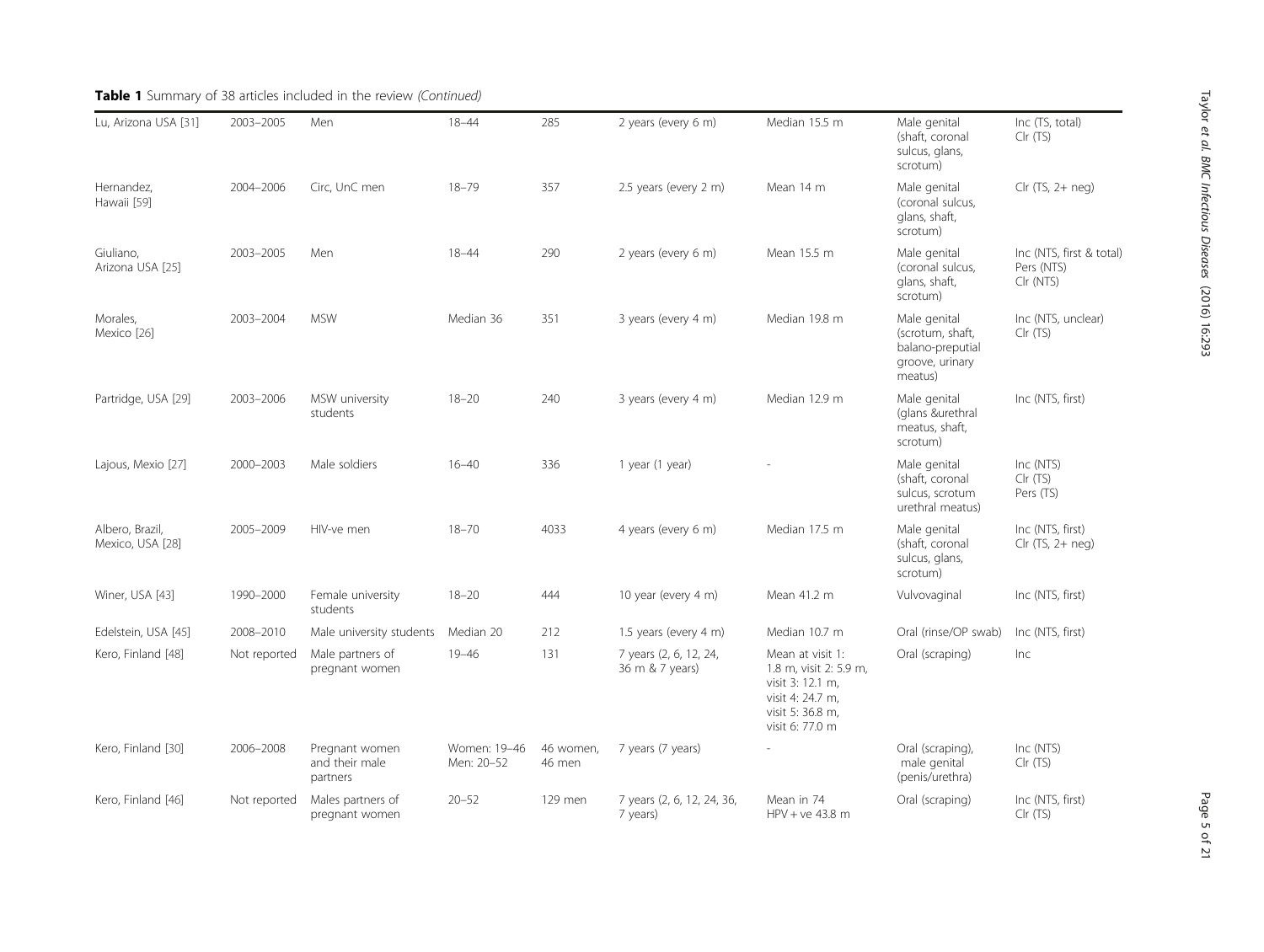## **Table 1** Summary of 38 articles included in the review (Continued)

| Louvanto,<br>Finland [51]            | Not reported | Women with<br>persistent cervical                | Mean 25.2-26.4             | 43 cases              | 6 years (possibly annual)   | Mean 65.2 m (cases)                 | Oral (scraping)       | Clr(TS)                             |
|--------------------------------------|--------------|--------------------------------------------------|----------------------------|-----------------------|-----------------------------|-------------------------------------|-----------------------|-------------------------------------|
|                                      |              | $HPV$ ( $\geq$ 24 months)<br>and HPV-ve controls |                            | 52 controls           |                             | 38.4 m (controls)                   |                       |                                     |
| Rintala, Finland [50]                | 2006-2008    | Pregnant women<br>and their male<br>partners     | Women: 19-46<br>Men: 20-52 | 331 women,<br>131 men | 2 years (2, 6, 12, 24 m)    | Mean 26.9 m (women)<br>25.9 m (men) | Oral (scraping)       | Inc (NTS, first)<br>Clr (NTS)       |
| Pickard, USA [49]                    | 2009-2010    | University students                              | $18 - 30$                  | 1000                  | 3 m (3 m)                   | $\overline{\phantom{a}}$            | Oral (rinse)          | Inc $(TS)$<br>Clr (TS)<br>Pers (TS) |
| D'Souza, USA [15]                    | 2004-2005    | $HIV + ve$ and high-risk<br>HIV-ve adult women   | Not reported               | 199                   | $6 \text{ m} (6 \text{ m})$ | $\overline{\phantom{a}}$            | Oral (rinse)          | Inc $(TS)$<br>Clr (NTS)             |
| Kurose, Japan [52]                   | 2000-2002    | Healthy volunteers                               | $3 - 85$                   | 662                   | 2.5 years (2.5 years)       | $\overline{\phantom{a}}$            | Oral (scraping)       | CIr (TS)<br>Pers (TS)               |
| Darwich, Spain [47]                  | 2005-2009    | $HIV + ve$ men                                   | Median 41                  | 733                   | 5 years (annual)            | Median 24 m                         | Oral (scraping/rinse) | Clr (TS)                            |
| Kreimer, Brazil,<br>Mexico, USA [44] | 2007-2009    | HIV-ve men                                       | $18 - 70$                  | 1626                  | 4 years (every 6 m)         | Median 12.7 m                       | Oral (rinse)          | Inc (NTS, first)<br>Clr(TS)         |

Abbreviations: IOR interquartile range, MSM men who have sex with men, MSW men who have sex with women, Inc incidence, CIr clearance, Pers persistence, Circ circumcised, UnC uncircumcised, OP oropharyngeal <sup>a</sup>lf HPV types present-negative-present in sequential visits then negative result was considered false

<sup>b</sup>In calculation of incidence of individual HPV types, subjects were required to be negative for any HPV DNA at baseline at not just negative for that type

CDefinitions for Any or Any HR-HPV infections: TS type specific. For incidence, defined as a positive test for at least one HPV type or HR type not detected at baseline (or other previous visit). For clearance, defined as negative test for all HPV types or HR-HPV types detected at baseline or newly detected during follow-up. NTS non-type-specific. For incidence, defined as testing negative for any HPV DNA or any HR HPV DNA at baseline.<br>For For clearance, defined as at least one negative test for any HPV DNA or any HR-HPV DNA following a positive test at baseline or during follow-up. 2+ *neg* 2+ negative test results required to define an infection as having<br> cleared. first subjects censored at time of first positive test. total subjects not censored and each visit where new type(s) detected counted as event. unclear unclear if incidence based on firstacquired or total-acquired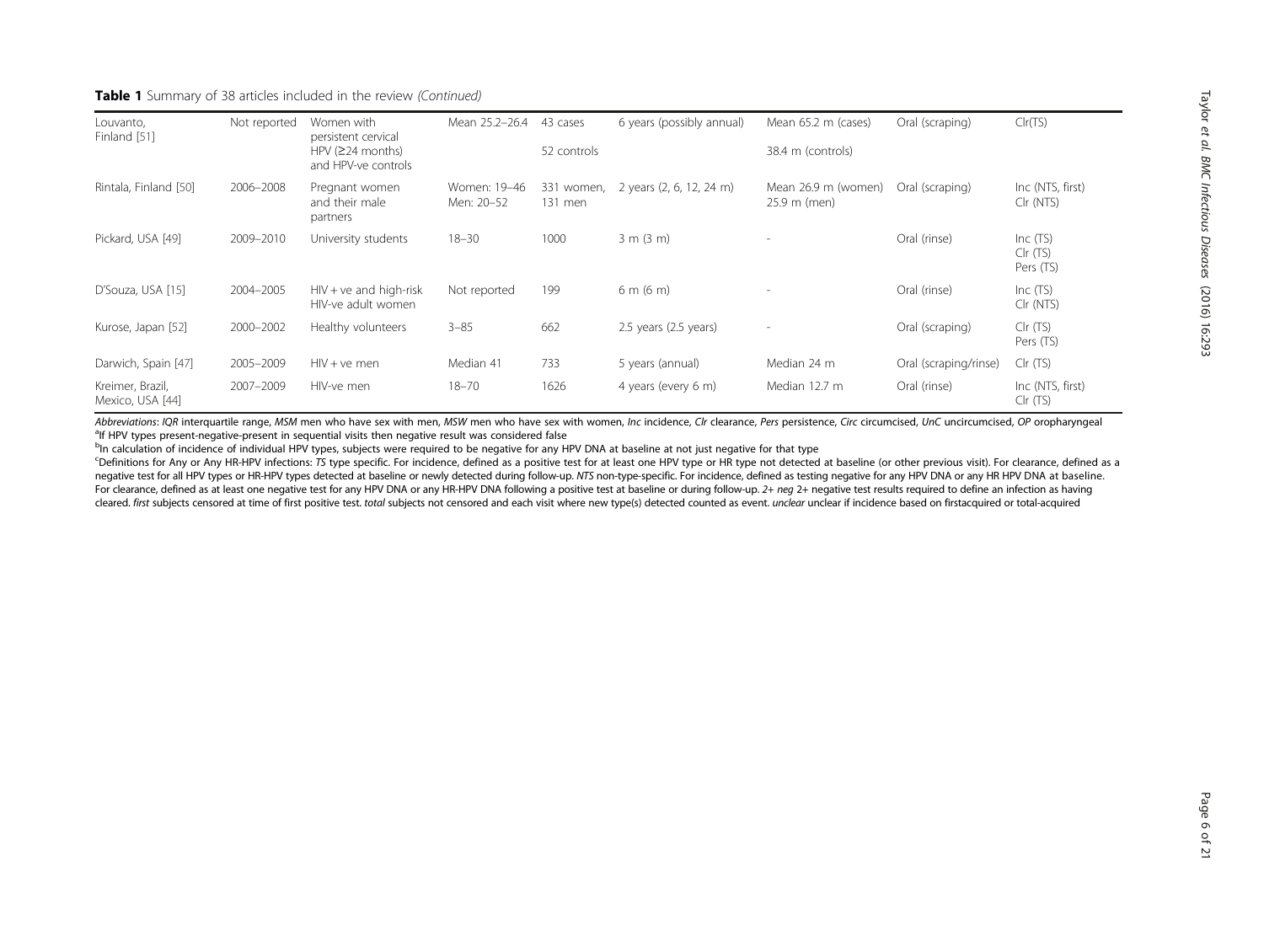| Author (ref)                 | Population,<br>age (years)                                    | Incidence              |                                                                                                                  |                                                                                                  |                                                                                              |                                                                                         | Clearance            |                                    |                                                                                             |                                                               |                                                          |                                                         |
|------------------------------|---------------------------------------------------------------|------------------------|------------------------------------------------------------------------------------------------------------------|--------------------------------------------------------------------------------------------------|----------------------------------------------------------------------------------------------|-----------------------------------------------------------------------------------------|----------------------|------------------------------------|---------------------------------------------------------------------------------------------|---------------------------------------------------------------|----------------------------------------------------------|---------------------------------------------------------|
|                              |                                                               | Unit                   | Any HPV                                                                                                          | HR                                                                                               | 16                                                                                           | 18                                                                                      | Type of<br>Infection | Unit of<br>clearance               | Any HPV                                                                                     | HR                                                            | 16                                                       | 18                                                      |
| Penile                       |                                                               |                        |                                                                                                                  |                                                                                                  |                                                                                              |                                                                                         |                      |                                    |                                                                                             |                                                               |                                                          |                                                         |
| Tobian [19]                  | HIV-ve, 15-49<br>$HIV + ve, 15-49$                            | per 100py              |                                                                                                                  | 32.9 (TS)<br>$(30.0 - 36.0)$<br>66.5<br>$(60.4 - 72.2)$                                          | 4.2<br>$(3.1 - 5.6)$<br>10.4<br>$(6.9 - 14.7)$                                               | 3.7<br>$(2.6 - 5.0)$<br>8.0<br>$(5.1 - 11.8)$                                           |                      | Prevalent per 100py                |                                                                                             | 170.2 (TS)<br>$(156.7 - 184.4)$<br>114.7<br>$(103.3 - 129.1)$ | 168.2<br>$(130.0 - 213.9)$<br>70.3<br>$(47.1 - 101.0)$   | 178.3<br>$(125.6 - 245.8)$<br>122.8<br>$(83.4 - 174.3)$ |
| Gray [18]                    | HIV-ve I, 15-49<br>HIV-ve C, 15-49                            | per 100py              |                                                                                                                  | 19.7<br>$(15.3 - 24.9)$<br>29.4<br>$(24.6 - 34.9)$                                               | 3.7<br>$(1.0 - 6.3)$<br>4.9<br>$(3.1 - 7.6)$                                                 | 1.7<br>$(0.6 - 3.7)$<br>5.6<br>$(3.6 - 8.4)$                                            |                      | Prevalent per 100py                |                                                                                             |                                                               | 190.9<br>$(118.2 - 291.8)$<br>167.6<br>$(113.9 - 237.8)$ | 285.7<br>$(158.4 - 466.8)$<br>157.9<br>$(88.4 - 260.4)$ |
| Serwadda [16]                | $HIV + ve 1, 15-49$<br>$HIV + ve C, 15-49$                    | % at 24 m              |                                                                                                                  | 42.0 (TS)<br>$(31.1 - 55.5)$<br>57.0<br>$(46.3 - 67.2)$                                          | 5.8<br>$(1.6 - 14.2)$<br>14.9<br>$(7.7 - 25.0)$                                              | 4.3<br>$(0.9 - 12.0)$<br>11.1<br>$(5.2 - 20.1)$                                         |                      | Prevalent % at 24 m                |                                                                                             |                                                               | 66.7<br>$(34.9 - 90.1)$<br>63.2<br>$(38.4 - 83.7)$       | 72.7<br>$(39.0 - 94.0)$<br>91.7<br>$(61.5 - 99.8)$      |
| Kjaer [63]                   | Military, 18-29                                               | % at 6 m               | 13.8 (NTS)<br>$(8.6 - 19.0)$                                                                                     |                                                                                                  |                                                                                              |                                                                                         |                      |                                    |                                                                                             |                                                               |                                                          |                                                         |
| Backes [17]                  | UnC, 17-24                                                    | per 100py              | All: 59.2<br>(NTS, first)<br>$(51.6 - 67.6)$<br>Glans: 53.3<br>$(46.1 - 60.5)$<br>Shaft: 25.9<br>$(22.3 - 30.0)$ | All: 37.3<br>$(32.0 - 43.2)$<br>Glans: 32.8<br>$(28.1 - 38.0)$<br>Shaft: 15.7<br>$(13.1 - 18.7)$ | All: 13.1<br>$(10.7 - 15.6)$<br>Glans: 10.3<br>$(8.3 - 12.7)$<br>Shaft: 5.3<br>$(3.8 - 7.0)$ | All: 4.3<br>$(3.1 - 5.9)$<br>Glans: 3.7<br>$(2.6 - 5.3)$<br>Shaft: 1.8<br>$(1.1 - 2.9)$ |                      |                                    |                                                                                             |                                                               |                                                          |                                                         |
| Mbulawa [22]                 | All, 18-66<br>HIV-ve, 18-66<br>$HIV + ve 18-66$               | per 100py              | 66.8 (TS, first)<br>$(52.3 - 83.0)$<br>62.3<br>$(47.2 - 79.5)$<br>96.5<br>$(57.1 - 163.2)$                       | 35.7<br>$(28.1 - 45.4)$<br>29.2<br>$(21.9 - 39.1)$<br>72.9<br>$(47.2 - 112.8)$                   | 3.8<br>$(2.2 - 6.5)$                                                                         | 4.0<br>$(2.4 - 6.8)$                                                                    | Incident             | per 100py                          | 114.1 $(TS)$<br>$(100.0 - 129.7)$<br>128.2<br>$(115.4 - 141.9)$<br>96.4<br>$(83.8 - 110.1)$ | 123.9<br>$(106.2 - 144.7)$                                    | 121.5<br>$(74.8 - 197.4)$                                | 160.0<br>$(109.4 - 234.0)$                              |
| Darwich [20],<br>Videla [23] | $HIV + ve MSM$ ,<br>$20 - 59$<br>$HIV + ve MSW,$<br>$20 - 59$ | per 100py              | 11.6 (NTS, first)<br>$(8.8 - 14.9)$<br>5.1<br>$(2.4 - 9.4)$                                                      |                                                                                                  | 1.7<br>$(0.8 - 2.9)$<br>1.4<br>$(0.4 - 3.7)$                                                 | 0.4<br>$(0.1 - 1.1)$<br>0.4<br>$(-)$                                                    |                      | Prevalent per 100py                | 27.1 (NTS)<br>$(20.0 - 35.6)$<br>23.6<br>$(14.8 - 35.6)$                                    |                                                               | 29.4<br>$(15.1 - 51.4)$<br>29.5<br>$(10.8 - 64.2)$       | 40.0<br>$(8.2 - 116.9)$<br>14.6<br>$(-)$                |
| Wikström [21]                | MSW, 18-54                                                    | % at 3.5m <sup>a</sup> | $17.1$ (TS)<br>$(9.4 - 27.5)$                                                                                    | 11.4<br>$(5.6 - 19.9)$                                                                           | 4.5<br>$(1.3 - 11.2)$                                                                        | 0<br>$(0-4.1)$                                                                          |                      | Prevalent % at 3.5m <sup>a</sup> - | 41.7 (TS)<br>$(15.2 - 72.3)$                                                                | 42.9<br>$(9.9 - 81.6)$                                        | 20<br>$(0.5 - 71.6)$                                     | 100<br>(1 case only)                                    |
| Giuliano [53]                | HIV-ve, 18-70                                                 | per 100py              | 46.1 (NTS, first)<br>$(41.2 - 51.6)$                                                                             | 26.7<br>$(23.8 - 29.9)$                                                                          | 5.3<br>$(4.3 - 6.4)$                                                                         | 2.3<br>$(1.7 - 3.0)$                                                                    |                      |                                    |                                                                                             |                                                               |                                                          |                                                         |

## <span id="page-6-0"></span>Table 2 Incidence and clearance of penile and other male genital HPV infections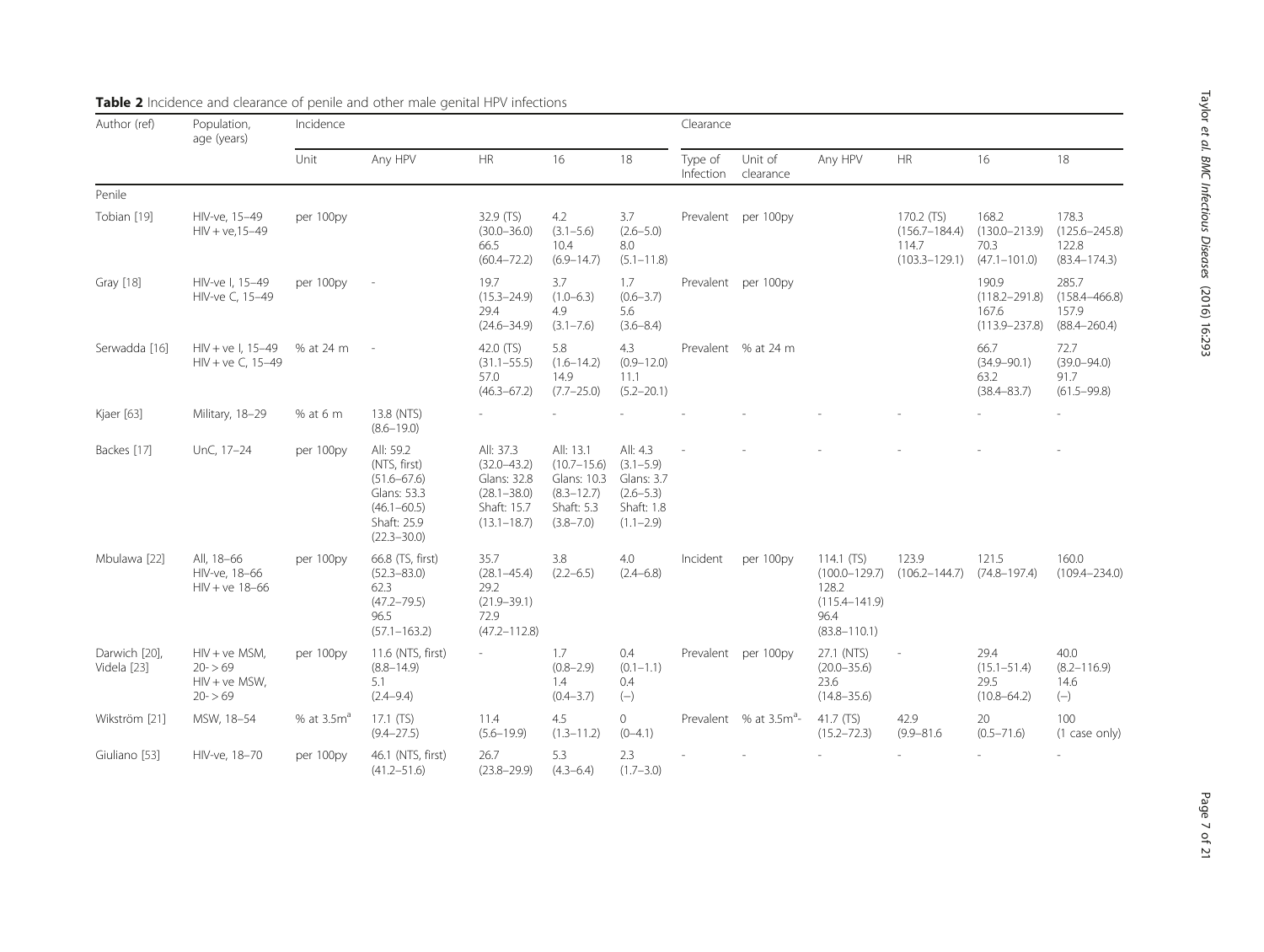| Table 2 Incidence and clearance of penile and other male genital HPV infections (Continued) |  |
|---------------------------------------------------------------------------------------------|--|
|---------------------------------------------------------------------------------------------|--|

| Genital                                                                            |                                                       |              |                                                               |                                                    |                                            |                                        |           |                         |                                |                          |                         |                       |
|------------------------------------------------------------------------------------|-------------------------------------------------------|--------------|---------------------------------------------------------------|----------------------------------------------------|--------------------------------------------|----------------------------------------|-----------|-------------------------|--------------------------------|--------------------------|-------------------------|-----------------------|
| Giuliano [25]<br>(coronal sulcus,                                                  | Men. 18-44                                            | per 100py    | 46.1 (NTS, Total)                                             | 25.0<br>$(19.2 - 31.9)$                            | 5.8<br>$(3.4 - 9.2)$                       | 1.0<br>$(0.2 - 2.9)$                   | Prevalent | % at 6 $m$<br>% at 12 m | 55.5 (NTS)<br>74.8             | 58.3<br>81.0             |                         |                       |
| glans, shaft,<br>scrotum)                                                          |                                                       |              | $(41.8 - 61.2)$<br>35.3 (NTS, first)<br>$(27.4 - 44.9)$       | 18.6<br>$(13.4 - 25.0)$                            |                                            |                                        |           | % at 18 m               | 89.3                           | 100                      |                         |                       |
| Morales [26]<br>(scrotum, shaft,<br>balano-preputial<br>groove, urinary<br>meatus) | MSW, median 36                                        | per 100py    | 14.8 (NTS, unclear)<br>$(11.8 - 18.2)$                        | 6.7<br>$(4.9 - 8.9)$                               | 1.7<br>$(0.8 - 2.8)$                       | 0.4<br>$(0.1 - 1.1)$                   |           |                         |                                |                          |                         |                       |
| Partridge [29]<br>(glans &urethral<br>meatus, shaft,<br>scrotum)                   | MSW, 18-20                                            | % at 24 m    | 62.4 (NTS, first)<br>$(52.6 - 72.2)$                          | 47.9<br>$(38.6 - 58.0)$                            | 19.5<br>$(14.0 - 27.2)$                    | 7.5<br>$(4.1 - 13.6)$                  |           |                         |                                |                          |                         |                       |
| Lajous [27]<br>(shaft, coronal<br>sulcus, scrotum<br>urethral meatus)              | Male soldiers,<br>$16 - 40$                           | per 100py    | 21.5 (NTS)<br>$(15.6 - 28.7)$                                 | 14.3<br>$(9.8 - 19.9)$                             | 2.8<br>$(1.3 - 5.3)$                       | 1.6<br>$(0.5 - 3.6)$                   |           | Prevalent % at 12 m     | 70.6 (TS)<br>$(61.9 - 78.4)$   | 69.0<br>$(59.0 - 77.9)$  | 68.8<br>$(41.3 - 89.0)$ | 100<br>$(66.4 - 100)$ |
| Albero [28]<br>(shaft, coronal<br>sulcus, glans,<br>scrotum)                       | HIV-ve men<br>UnC, 18-70<br>HIV-ve men<br>Circ, 18-70 | per 100py    | 50.5 (NTS, first)<br>$(46.4 - 54.9)$<br>45.6<br>$(41 - 50.5)$ | 28.4<br>$(26.2 - 30.8)$<br>28.7<br>$(25.9 - 31.8)$ | 5.8<br>$(5 - 6.6)$<br>6.6<br>$(5.6 - 7.8)$ | 2.5<br>$(2-3)$<br>2.9<br>$(2.3 - 3.7)$ |           |                         |                                |                          |                         |                       |
| Kero [30]<br>(penis/urethra)                                                       | Male partners<br>of pregnant<br>women, 20-52          | % at 7 years | 32.3 (NTS)<br>$(16.7 - 51.4)$                                 | $\overline{\phantom{a}}$                           |                                            |                                        |           | Prevalent % at 7 years  | 88.9 % (TS)<br>$(51.8 - 99.7)$ | $\overline{\phantom{a}}$ |                         |                       |

Abbreviations: MSM men who have sex with men, MSW men who have sex with women, py person-years, UnC Uncircumcised, Circ Circumcised, m months, I Intervention (immediate circumcision), C Control<br>Circumcision delayed for 24 (circumcision delayed for 24 months), 75 type-specific incidence defined as at least one positive test for any HPV type or HR-HPV type not detected at baseline, N7S non-type-specific incidence defined as at<br>least one posit

<sup>a</sup>Mean interval between visits 3.5 m: Results at visit 1 and 2 considered here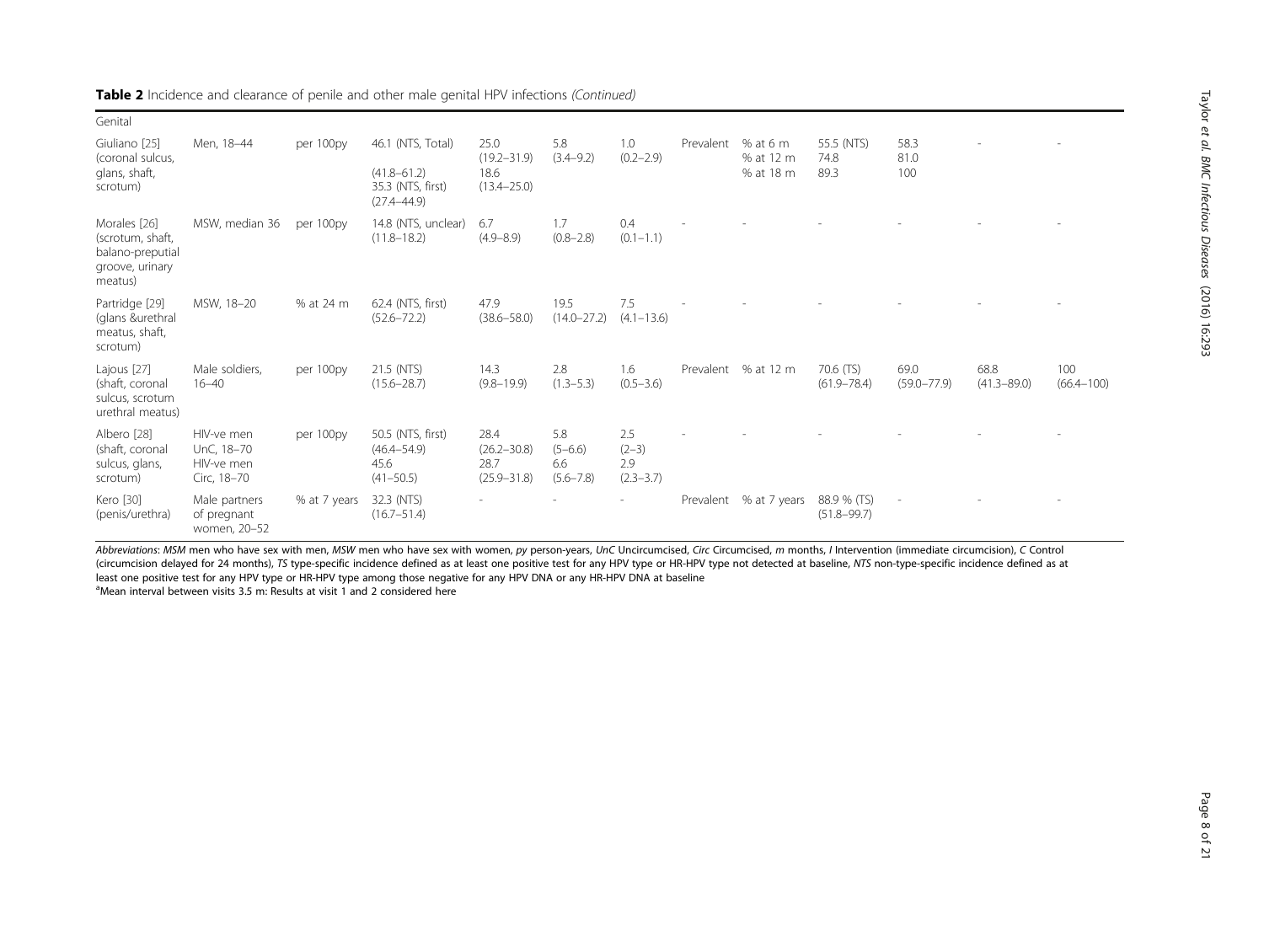<span id="page-8-0"></span>years in HIV-ve men [[19\]](#page-19-0). HPV types tending to clear the least rapidly were HPV-52 and 16 in circumcised men, 52 and 58 in uncircumcised men over a 2-year period [\[18](#page-19-0)], 52 and 16 in HIV + ve MSM and 18 and 51 in HIV + ve MSW up to 5 years of follow-up [\[20](#page-19-0)], depending on study and population. Age-specific clearance rates were highest in men aged >30 years in two studies [\[19](#page-19-0), [22](#page-19-0)].

Time-to-clearance was 12.2 months for HPV-16 and 6.3 months for HPV-18 in HIV-ve men, versus 27.8– 35.3 months for HPV-16 and 18 in HIV + ve men (Fig. 1).

HR-HPV persisted in 31 % of HIV-ve men and 43 % of HIV + ve men at 6 months, and in 25 %/28 %, respectively, at 12 months [[24](#page-19-0)] (Table [3](#page-9-0)). Persistence of HR-HPV at 12 months was associated with higher HPV viral load at baseline in HIV + ve men [\[24](#page-19-0)].

## Cervical infections in comparable populations

In South Africa, incidence and clearance of penile and cervical infections was assessed among 468 male–female couples aged 18–67 years (Table [4\)](#page-10-0) [[22\]](#page-19-0). Incidence and

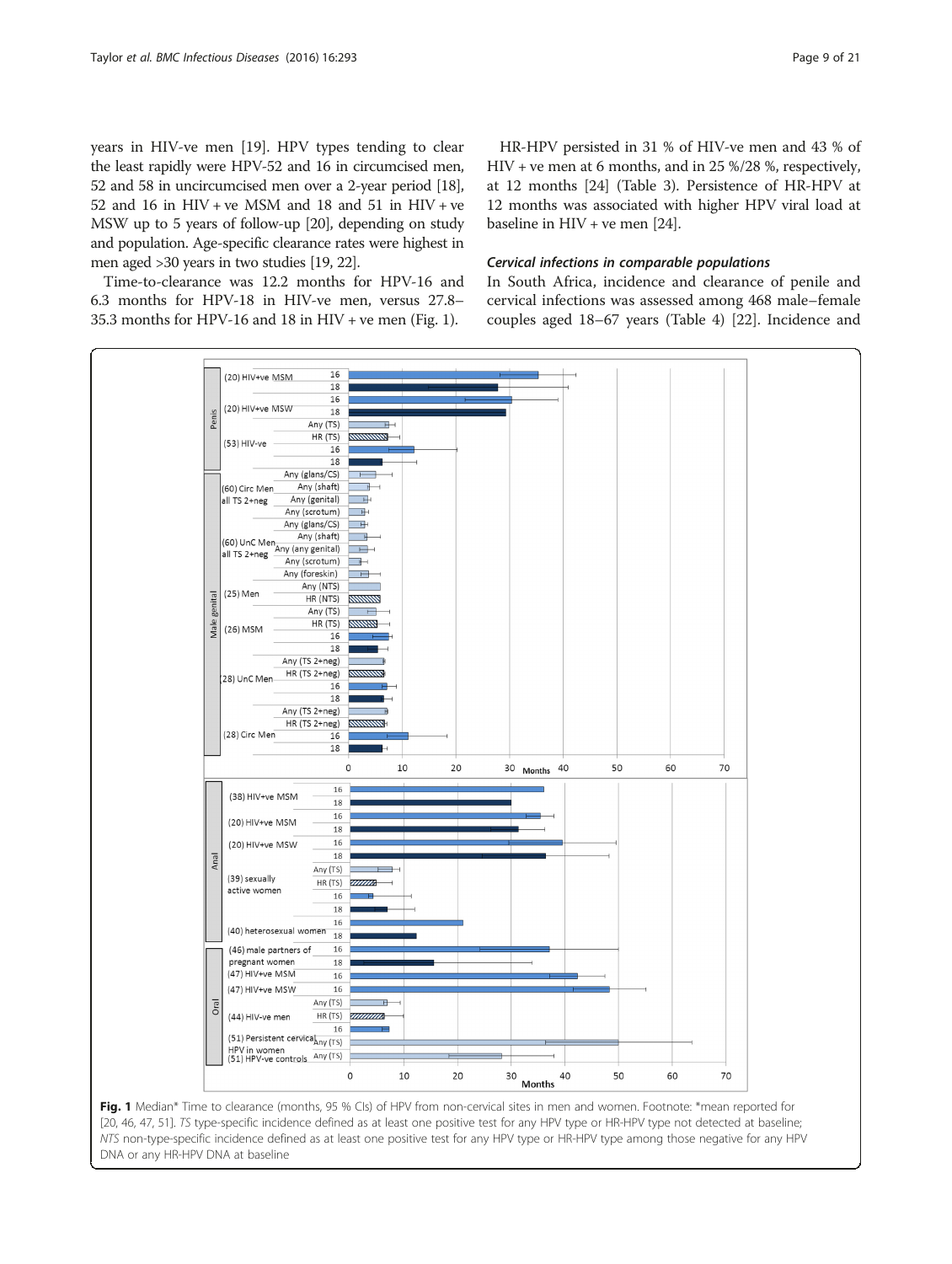|              |                                                |                                                  |                        |                                |                           | % (95 % CI) persistent at end of time frame                                          |                         |                           |
|--------------|------------------------------------------------|--------------------------------------------------|------------------------|--------------------------------|---------------------------|--------------------------------------------------------------------------------------|-------------------------|---------------------------|
| Site         | Reference                                      | Population,<br>age (years)                       | Infection type         | Time-frame<br>(months)         | Any HPV                   | <b>HR</b>                                                                            | 16                      | 18                        |
| Penile       | Wikström;<br>Sweden [21]                       | MSW, 18-54                                       | Prevalent/<br>Incident | 3.5                            | $50(23 - 77)$             | 57 (18-90)                                                                           | 75 (19-99)              | $0(0-98)$                 |
|              | Grabowski:<br>Uganda [24]                      | HIV- men,<br>$15 - 49$<br>HIV+ men,<br>$15 - 49$ | Prevalent<br>Prevalent | 6<br>12<br>24<br>6<br>12<br>24 |                           | $31(27-37)$<br>$25(20-30)$<br>$12(9-16)$<br>43 (37-48)<br>$28(23-34)$<br>$29(25-34)$ |                         |                           |
| Anal         | Nyitray; Brazil,<br>Mexico,<br><b>USA</b> [35] | MSM, 18-70<br>MSW, 18-70                         | Prevalent<br>Prevalent | 6<br>6                         | 59 (48-70)<br>$32(24-41)$ | $51(36-66)$<br>$24(14-37)$                                                           | 73 (39-94)<br>$0(0-16)$ | $38(9 - 76)$<br>$0(0-84)$ |
| Male Genital | Lajous;<br>Mexico [27]                         | Male soldiers,<br>$16 - 40$                      | Prevalent              | 12                             | 29.4 (21.6-38.2)          | $31.0(22.1 - 41.0)$                                                                  | 31.3 (11.0-58.7)        | $0(0-33.6)$               |
| Oral         | Pickard:<br><b>USA [49]</b>                    | Male/female<br>students, 18-30                   | Prevalent              | 3                              | 38 (19 - 59)              | $42(15 - 72)$                                                                        | $0(0-98)$               |                           |
|              | Kurose;<br>Japan [52]                          | Male/female<br>volunteers, 3-85                  | Prevalent              | 30                             | $50(9-93)$                | $0(0-98)$                                                                            | $0(0-98)$               |                           |

<span id="page-9-0"></span>Table 3 Type-specific persistence of HPV infections

Abbreviations: MSM men who have sex with men, MSW men who have sex with women

clearance rates were significantly higher among men compared with women (incidence of any HPV 66.8 versus 40.7/100 person-years; clearance of any HPV 114.1 versus 80.3/100 person-years). In regression analyses adjusting for HPV type, incidence rates remained higher in men when stratified by age-group and HIV status; clearance rates remained higher in men when stratified by age-group and among HIV + ve individuals (Table [4](#page-10-0)). HIV status was the only significant predictor of clearance in men and women, whereas in multivariate analyses, incidence was significantly predicted by HIV status and partner infection with same HPV type in men and women, and age at first sex and hormonal contraceptive use in women only.

#### Male genital HPV infections

Male genital sites included samples from the scrotum, coronal sulcus or combined samples of both penile and non-penile sites (Table [2\)](#page-6-0).

### Incidence

Incidence of any HPV ranged from 14.8 to 50.51/100 person-years in adult men and military men [\[25](#page-19-0)–[28\]](#page-19-0). Incidence in university students (median follow-up of 12.9 months) was 62.4 % [\[29](#page-19-0)]. Incidence in male partners of pregnant women was 32.3 % over 7 years after the initial assessment [[30](#page-19-0)]. HPV-16 was the most frequently identified type in all studies, followed by 52 and 58 [[25](#page-19-0)–[27](#page-19-0), [29](#page-19-0)], or 51 and 59 [[28\]](#page-19-0).

Two studies reported on age-specific incidences of male genital infections, of which one was restricted to

18 or 19 year olds [\[29](#page-19-0)]. In an adult population the highest incidence was observed in the oldest age group studied (41–44 years) for any HPV infection (55.6/100 person-years), but the highest incidence of HR-HPV was in 26–30 year-olds (33.1/100 person-years) [\[31](#page-19-0)].

#### Clearance and persistence

Median time-to-clearance of any HPV male genital infection was 3.5–7.1 months (Fig. [1\)](#page-8-0). Time-to-clearance of HPV-16 was 7.1–11.1 months, and 5.4–6.5 months for HPV-18.

The median duration of incident male genital HPV infections ranged between 5.1 and 7.1 months [\[25](#page-19-0), [26](#page-19-0), [28\]](#page-19-0). The duration of HPV-16 and/or 18 infection ranged between 5.4 and 11.1 months [\[25](#page-19-0), [26](#page-19-0), [28\]](#page-19-0). In the United States (US), HR-HPV genital infections persisted in 42 % of men at 6 months, 19 % at 12 months and had cleared in all men at 18 months [\[25](#page-19-0)] (Table [2\)](#page-6-0).

## Cervical infections in comparable populations

Incidence of male genital and cervical infections was assessed in two similar but separate cohorts of men and women from Arizona (Table [4](#page-10-0)) [\[25](#page-19-0), [32](#page-19-0)]. Incidence calculated based on the first acquired infection with any HPV was similar in men and women (35.3/100 person-years [95 %CI 27.4–44.9] versus 35.3/100 person-years [95 % CI 24.7–48.8]), but the cumulative incidence of infection by 12 months was substantially higher in men than in women (41 % versus 29 % [95 % CI 22–36] for any HPV; 32 % versus 19 % [95 % CI 13–25) for HR-HPV). Median time-to-clearance for penile compared with cervical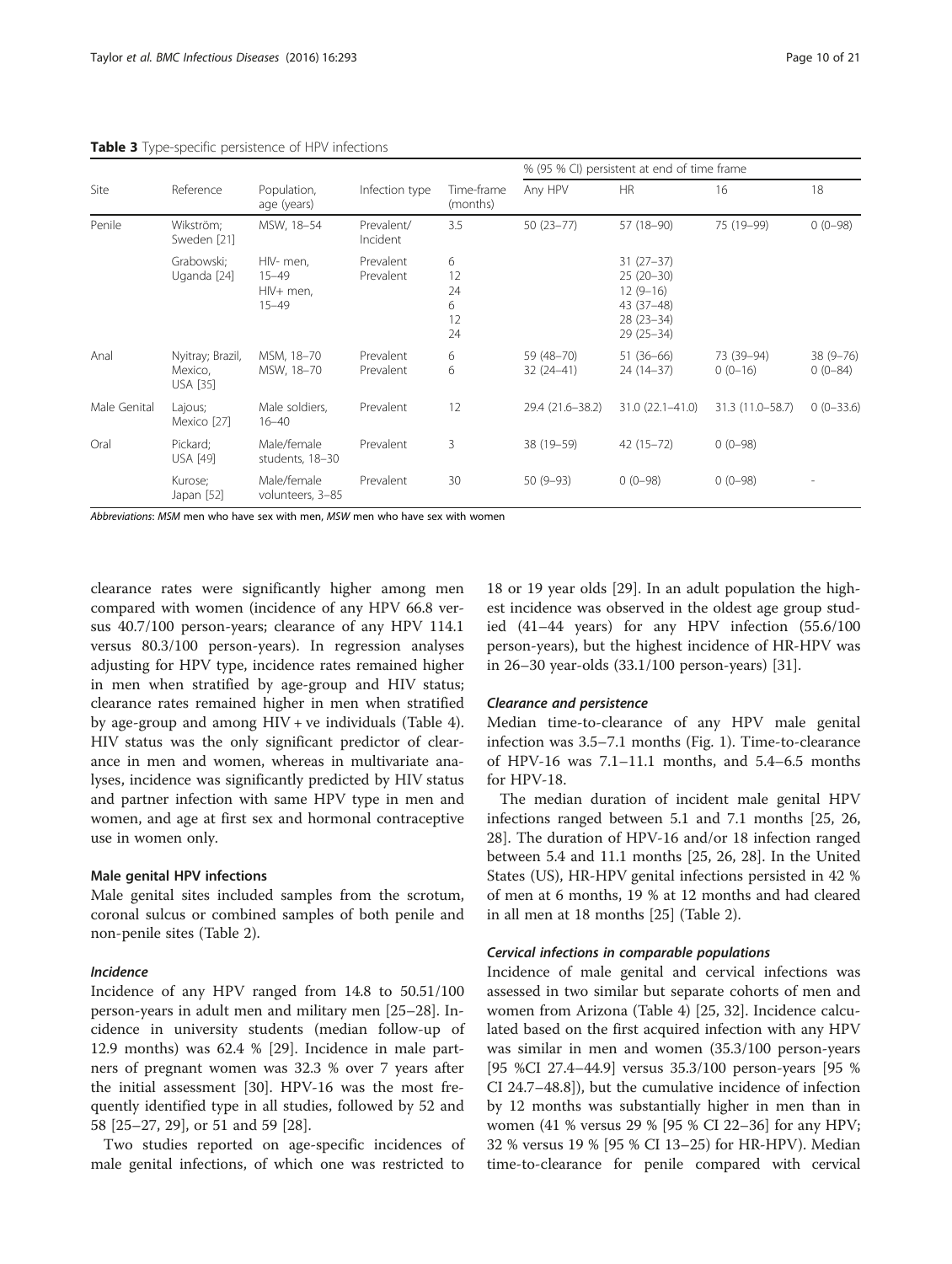| Ref, site                                     | Population, age (years)                                                                                                                                                                                                                                                                                                                                                              | Incidence (95 % CI) |                                                                          |                                                               |                      |                                             |                | Clearance (95 % CI) |                              |                                                       |                         |                                            |
|-----------------------------------------------|--------------------------------------------------------------------------------------------------------------------------------------------------------------------------------------------------------------------------------------------------------------------------------------------------------------------------------------------------------------------------------------|---------------------|--------------------------------------------------------------------------|---------------------------------------------------------------|----------------------|---------------------------------------------|----------------|---------------------|------------------------------|-------------------------------------------------------|-------------------------|--------------------------------------------|
|                                               |                                                                                                                                                                                                                                                                                                                                                                                      | Unit                | Any                                                                      | <b>HR</b>                                                     | 16                   | 18                                          | Inf. type Unit |                     | Any                          | <b>HR</b>                                             | 16                      | 18                                         |
| Darwich; Spain;<br>Penile [20]                | $HIV + ve MSM$ ,<br>$20 - 59$                                                                                                                                                                                                                                                                                                                                                        | Per 100py           | $\overline{\phantom{a}}$                                                 |                                                               | 1.7<br>$(0.8 - 2.9)$ | 0.4<br>$(0.1 - 1.1)$                        | Prev           | Per 100py           |                              |                                                       | 29.4<br>$(15.1 - 51.4)$ | 40.0<br>$(8.2 - 116.9)$                    |
|                                               | $HIV + ve MSW$ ,<br>$20 - 59$                                                                                                                                                                                                                                                                                                                                                        | Per 100py           | $\sim$                                                                   |                                                               | 1.4<br>$(0.4 - 3.7)$ | $0.3$ (ND)                                  | Prev           | Per 100py           |                              |                                                       | 29.5<br>$(10.8 - 64.2)$ | 14.6<br>$(-)$                              |
| Videla; Spain;<br>Cervical [64]               | $HIV + ve$ women.<br>$20 - 64$                                                                                                                                                                                                                                                                                                                                                       | % at 36 m           |                                                                          |                                                               | 9                    | $\overline{7}$<br>$(3.4-18.5)$ $(2.6-14.6)$ | Prev           | % at 36 m           |                              |                                                       | 46<br>$(26.6 - 66.6)$   | 29<br>$(3.7 - 71.0)$                       |
|                                               | Comment: Study period 1999-2003 for women v. 2005-2009 for men                                                                                                                                                                                                                                                                                                                       |                     |                                                                          |                                                               |                      |                                             |                |                     |                              |                                                       |                         |                                            |
| Mbulawa; South Africa;<br>Penile [22]         | $HIV + ve/-ve$ Men in a<br>relationship, 19-67                                                                                                                                                                                                                                                                                                                                       | Per 100py           | 66.8<br>(TS, first)<br>$(52.3 - 83.0)$                                   | 35.7<br>$(28.1 - 45.4)$ $(2.2 - 6.5)$                         | 3.8                  | 4.0<br>$(2.4 - 6.8)$                        |                | Prev/Inc Per 100py  | 114.1 (TS)                   | 124.9<br>$(100-130.7)$ $(106.2-144.7)$ $(74.8-197.4)$ | 121.5                   | 160.0<br>$(109.4 - 234.0)$                 |
| Mbulawa; South Africa;<br>Cervical [22]       | $HIV + ve/-ve Women in a$<br>relationship, 18-66                                                                                                                                                                                                                                                                                                                                     | Per 100py           | 40.7 (TS)                                                                | 18.7<br>$(31.7-52.2)$ $(13.8-25.7)$ $(1.3-4.7)$               | 2.4                  | 1.4<br>$(0.6 - 3.3)$                        |                | Prev/Inc Per 100py  | 80.3 (TS)<br>$(68.4 - 94.2)$ | 74.7<br>$(61.3 - 91.4)$                               | 38.9<br>$(16.7 - 90.5)$ | 127.9<br>$(85.2 - 94.2)$                   |
|                                               | Comment: Incidence and clearance significantly higher in men v. women. In type- adjusted analyses, incidence remained higher in men by age group and HIV status; clearance remained higher in<br>men by age group and HIV + ve (96.4 versus 66.0/100 person-years), but not HIV-ve (128.1 versus 132.1/100 person-years)                                                             |                     |                                                                          |                                                               |                      |                                             |                |                     |                              |                                                       |                         |                                            |
| Giuliano; USA (Arizona);<br>Male genital [25] | Adult men, 18-44                                                                                                                                                                                                                                                                                                                                                                     | Per 100py           | 46.1<br>$(41.8 - 61.2)$ 18.6)<br>35.3<br>(NTS, first)<br>$(27.4 - 44.9)$ | 25.0<br>(NTS, total) (19.2-31.9) (3.4-9.2)<br>$(13.4 - 25.0)$ | 5.3                  | 1.0<br>$(0.2 - 2.9)$                        |                |                     |                              |                                                       |                         |                                            |
| Giuliano; USA (Arizona);<br>Cervical [32]     | Women attending<br>gynecology clinic, 18-35                                                                                                                                                                                                                                                                                                                                          | Per 100py           | 35.3<br>(NTS, first)<br>$(24.7 - 48.8)$                                  |                                                               | 7.1                  | 1.0<br>$(3.7-12.1)$ $(0.1-3.5)$             |                |                     |                              |                                                       |                         |                                            |
|                                               | Comment: Study period 2003-2005 for men v. 1996-1999 for women; follow-up at 6, 12, and 24 months for men v. 4 and 10 months for women. Med time to clearance anal v. cervical: 5.9 m<br>(5.7-6.1) v. ~9 m for any HPV; 5.8 m (5.5-6.1) v. 8.5 m for HR-HPV. PGMY09/11 assay used to detect types 61, 62, 64, 67, 69, 72, 81, IS39, and CP6108 in anal but not cervical samples      |                     |                                                                          |                                                               |                      |                                             |                |                     |                              |                                                       |                         |                                            |
| Goodman; USA (Hawaii);<br>Anal [36, 39]       | Sexually active women,<br>$18 - 85$                                                                                                                                                                                                                                                                                                                                                  | Per 100py           | 56.3<br>(NTS, first)<br>$(48.5 - 65.0)$                                  | 23.4<br>$(19.2 - 28.3)$ $(1.8 - 4.8)$                         | 3.0                  | 2.3<br>$(1.2 - 3.9)$                        | Inc            | Per 100py           | 89.3 (TS)                    | 110.0<br>$(67.8 - 115.4)$ $(83.3 - 142.4)$            | 141.2                   | 130.0<br>$(73.0 - 246.7)$ $(47.6 - 282.8)$ |
| Goodman; USA (Hawaii);<br>Cervical [41]       | Sexually active women,<br>$18 - 85$                                                                                                                                                                                                                                                                                                                                                  | Per 100py           | 15.6<br>(NTS, first)<br>$(12.9 - 18.7)$                                  | 11.1<br>$(9.0 - 13.6)$                                        | 2.1<br>$(1.4 - 3.2)$ | 0.6<br>$(0.2 - 1.2)$                        | Inc            | Per 100py           | 85.1 (TS)                    | 92.0<br>$(64.2 - 110.4)$ $(67.8 - 122.0)$             | 86.4                    | 69.7<br>$(41.4 - 158.9)$ $(14.4 - 203.6)$  |
|                                               | Comment: 431 of 972 women in cervical analysis as per availability of anal sample, complete questionnaire data, and valid HPV testing results. Med time to clearance anal v. cervical: 7.8 m (5.2-9.2)<br>v. 8.5 m (5.8-12.6) for any HPV; 4.9 m (4.3-8.0) v. 8.0 m (5.5-11.8) for HR HPV; 4.3 m (3.4-11.4) v. 9.5 m (4.4-23.8) for HPV16; 6.9 (4.6-12.0) v. 14.0 (4.8-ND) for HPV18 |                     |                                                                          |                                                               |                      |                                             |                |                     |                              |                                                       |                         |                                            |
| Moscicki;USA; (California);<br>Anal [40]      | Sexually active women,<br>$13 - 21$                                                                                                                                                                                                                                                                                                                                                  |                     |                                                                          |                                                               |                      |                                             | Prev           | % at 12 m           | $\sim$                       | 29.7<br>$(TS2 + neg)$<br>$(19.0 - 41.7)$              |                         |                                            |
| Moscicki;USA (California);<br>Cervical [42]   | Sexually active women,<br>$13 - 22$                                                                                                                                                                                                                                                                                                                                                  |                     |                                                                          |                                                               |                      |                                             | Prev           | % at 12 m           | $\sim$                       | $~10-35$ % (NTS) -                                    |                         |                                            |

<span id="page-10-0"></span>Table 4 Comparison of non-cervical HPV infections and cervical HPV infections in same or similar study populations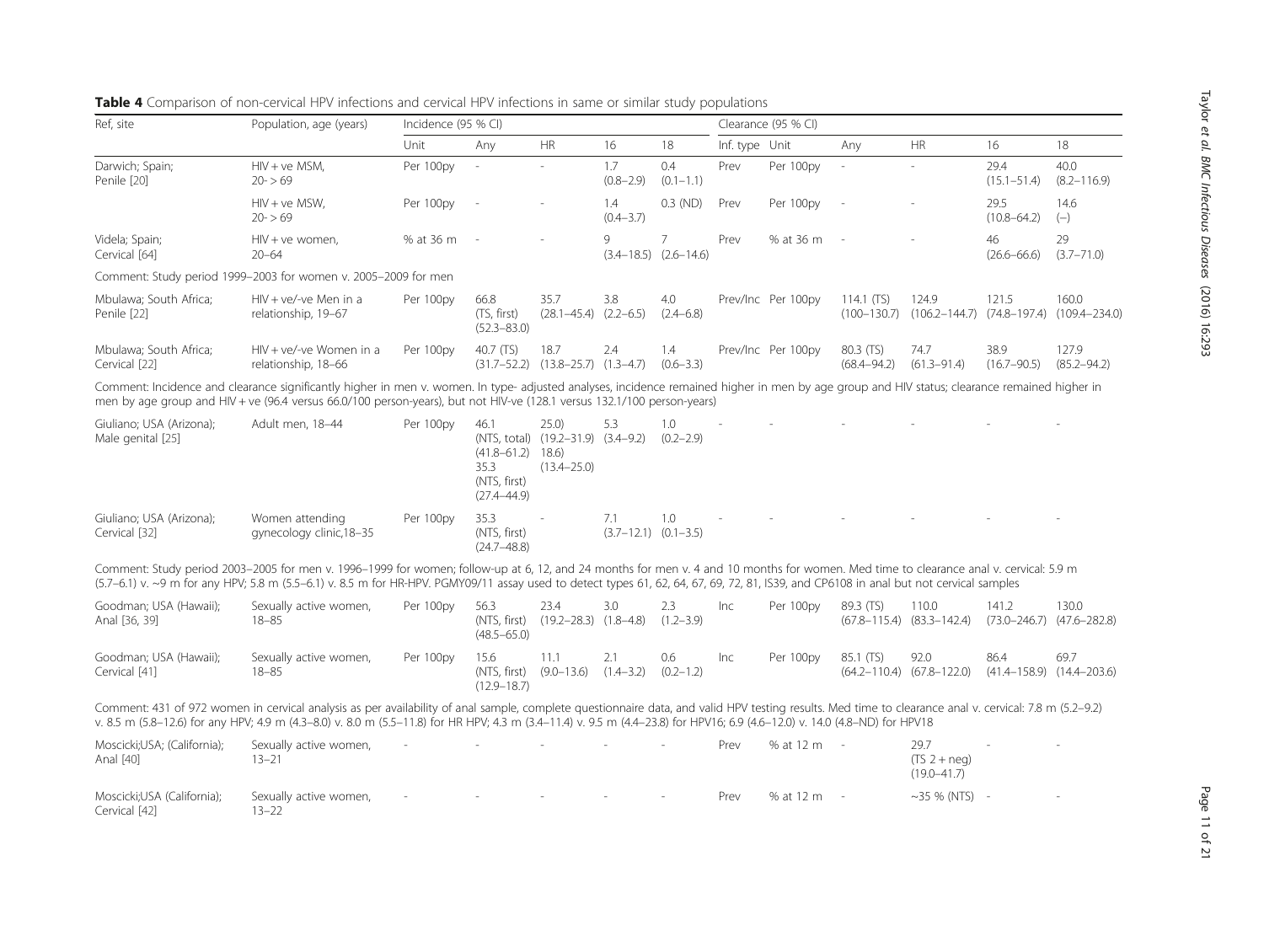## Table 4 Comparison of non-cervical HPV infections and cervical HPV infections in same or similar study populations (Continued)

Comment: Anal and cervical analyses conducted on two partially overlapping cohorts of 75 and 531 women, respectively. Clearance defined as time to first of 2 consecutive negative results; data for any HPV not presented as cervical assay detected only 5 of 19 low-risk types detected by anal infection assay. HPV types 68, 69, 73, and 82 defined as HR types in analysis of anal but not cervical infection; ~35 % clearance at 12 m for cervical infections estimated from provided Kaplan-Meier curves

| Winer; USA;<br>Vulvovaginal [43]    | Female university students,<br>$18 - 20$                                                                                                               | 100 <sub>py</sub>         | 16.0<br>(NTS, first)<br>$(13.7 - 18.6)$ |            |  |      |                       |                 |                          |  |
|-------------------------------------|--------------------------------------------------------------------------------------------------------------------------------------------------------|---------------------------|-----------------------------------------|------------|--|------|-----------------------|-----------------|--------------------------|--|
| Winer; USA;<br>Cervical [43]        | Female university students,<br>$18 - 20$                                                                                                               | 100 <sub>py</sub>         | 12.7<br>(NTS, first)<br>$(10.8 - 14.9)$ |            |  |      |                       |                 |                          |  |
|                                     | Comment: Separate vulvovaginal and cervical swabs collected from 444 initially HPV-DNA-negative women, 35.4 % of infections were present at both sites |                           |                                         |            |  |      |                       |                 |                          |  |
| Kero, Finland,<br>Male Genital [30] | Partners of pregnant<br>women, 20-52                                                                                                                   | % at 7 years 32.3 (NTS) - | $(16.7 - 51.4)$                         |            |  | Prev | % at 7 years 90 (TS)  | $(55.5 - 99.7)$ | $\overline{\phantom{a}}$ |  |
| Kero; Finland;<br>Oral [30]         | Pregnant women, 19-46                                                                                                                                  | % at 7 years              | $14.0$ (NTS) $-$<br>$(5.3 - 27.9)$      |            |  | Prev | % at 7 years 100 (TS) | $(29.2 - 100)$  | $\sim$                   |  |
| Kero; Finland;                      | Pregnant women, 19-46                                                                                                                                  | % at 7 years              | 16.7 (NTS)                              | $\sim$ $-$ |  | Prev | % at 7 years 70 (TS)  |                 | $\sim$                   |  |

Comment: Analysis based on only 46 men and 46 women returning for follow-up at 84 months. At year 7 the same infecting HPV genotype was detected in 11 % (95 % CI 0.3–48.2) and 30 % (6.7–65.2) of mean and women, respectively. HPV status during interval visits was not taken into account.

Note: For male versus female comparison only date for penile/male genital infections versus cervical infections are presented

Abbreviations: m months, - data not provided, TS type-specific incidence defined as at least one positive test for any HPV type or HR-HPV type not detected at baseline, NTS non-type-specific incidence defined as at least one positive test for any HPV type or HR-HPV type among those negative for any HPV DNA or any HR-HPV DNA at baseline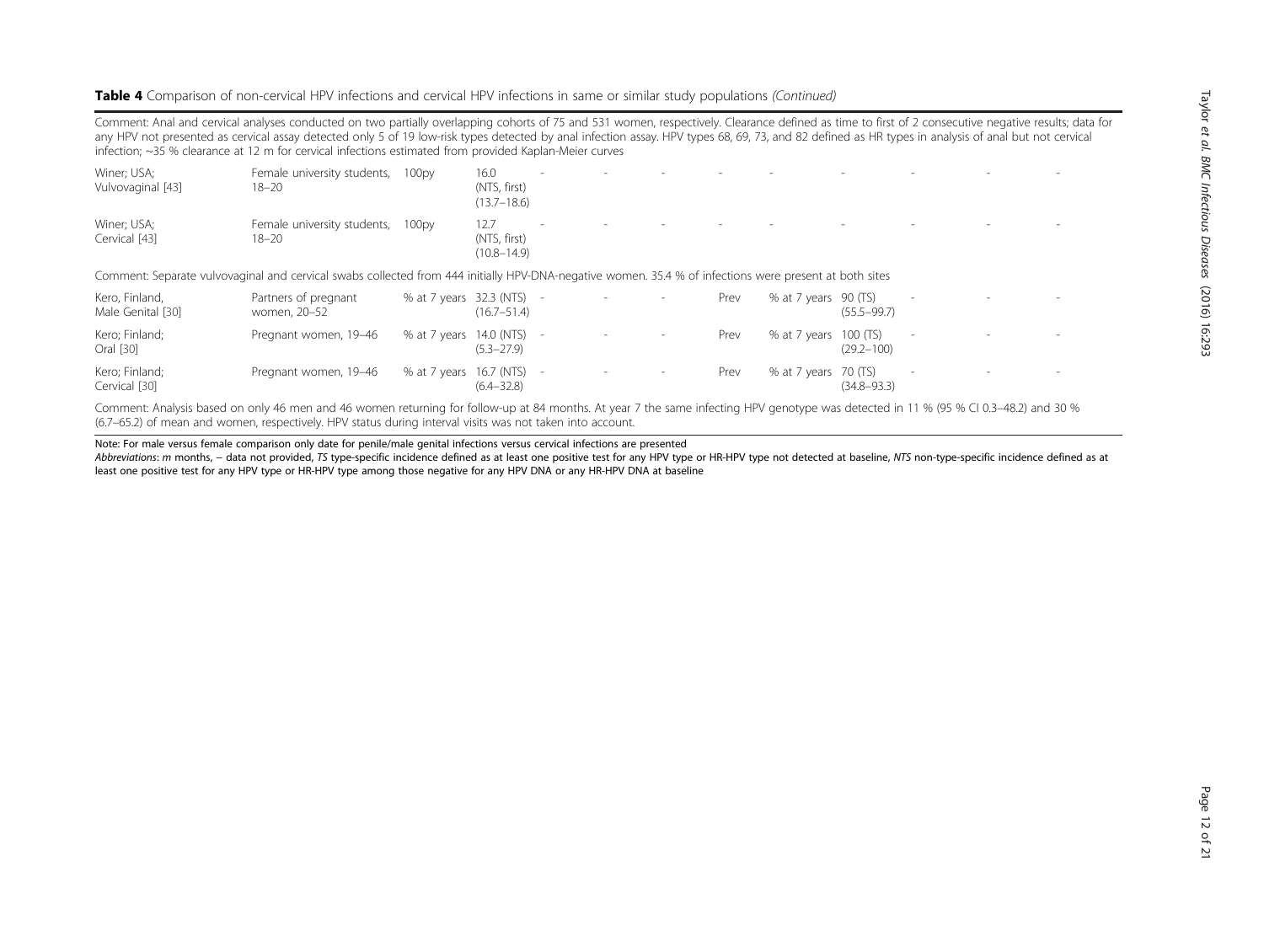infections was 5.9 months (95 % CI 5.7–6.1) versus approximately 9 months for any HPV, and 5.8 months (95 % CI 5.5–6.1) versus 8.5 months for HR-HPV. In Finland, where male genital and cervical infection data were collected at baseline and 7 years later among 46 pregnant women and their male partners, incidence and clearance of any HPV was also higher among men versus women: 32.3 % (95 % CI 16.7–51.4) versus 16.7 % (95 % CI 6.4– 32.8) and 90 % (95 % CI 55.5–99.7) versus 70.0 % (95 % CI 34.8–93.3) (Table [4\)](#page-10-0). Among men and women with genital HPV infections at baseline, the same infecting HPV genotype was present at the 7-year follow-up in 11 % (95 % CI 0.3–48.2) and 30 % (6.7–65.2), respectively [[30](#page-19-0)].

## Anal HPV infections

Ten articles reported on anal HPV infections: seven reported infections in men and four in women (Table [5\)](#page-13-0).

## Incidence in men

The incidence of anal HPV infection was higher in HIV + ve men (gender of partner not specified) and HIV-ve MSM (range  $21.3-46.2/100$  person-years), than in HIV + ve MSW (7.9/100 person-years) and MSW (HIV status not specified, 9.7/100 person-years). Among MSM, HPV-16 and 18 were among the HPV types with the highest incidence, although depending on the study, the incidences of HPV-51, 52 or 59 were similar or higher [\[33](#page-19-0)–[35](#page-19-0)].

## Incidence in women

In women, anal HPV incidence ranged from 14–56.3/100 person-years. HPV-16 and 52 were the most frequently infecting types [\[36\]](#page-19-0). The incidence of any and HR anal HPV infection in 12–18 year olds was higher in men than women (HIV-ve and HIV + ve), although the  $95\%$ CIs overlapped (Table [5\)](#page-13-0) [[37](#page-19-0)]. By contrast, in another study in women [\[36\]](#page-19-0) the incidence (per 100 person-years) of any anal HPV infection was higher (56.3) than in all studies reported in male populations (range 7.9–46.2) (Table [5](#page-13-0)). In this study the incidence (per 100 person-years) of HR-HPV infection in women (23.4) was higher than that reported in MSW (4.4) and within the range observed in HIV + ve men or MSM (13.3–36.7).

A regression analysis conducted in a US study of sexually active women noted a statistically significant inverse relationship between acquisition of a new HR-HPV anal infection and age; with a 57 % (95 % CI 19–77) lower risk of acquisition among older women (≥45 years of age at baseline) than among younger women (<25 years at baseline) [[36\]](#page-19-0).

### Clearance and persistence in men and women

Seven articles reported on the clearance rate of anal infections, of which five were in men who were HIV + ve and/ or MSM, and two were in women (Table [5\)](#page-13-0). The clearance

rate of prevalent anal HPV infections in men varied between 14.6 and 66.7/100 person-years for specific HPV types. Amongst HR-HPV, the clearance rate was lowest for HPV-16 in 5/6 populations [[20](#page-19-0), [33](#page-19-0), [35](#page-19-0), [38](#page-19-0)]. For HPV-16 and 18 the time-to-clearance ranged between 30 and 39.5 months (Fig. [1\)](#page-8-0).

In women, the clearance rate of incident anal HPV infections was 89.3/100 person-years, with a median timeto-clearance of 7.8 months [[39](#page-19-0)] (Fig. [1\)](#page-8-0). In another study, 56.5 % of women cleared any HR-HPV infection by year 3 [[40](#page-19-0)]. In the single study that reported clearance of prevalent infections, HPV clearance in women appeared to be within the range reported in studies in men (Table [5](#page-13-0)).

HR-HPV anal infections persisted at 6 months in 51.0 % of MSW and in 24.2 % of MSM who were HR-HPV positive at baseline [\[35\]](#page-19-0) (Table [3](#page-9-0)).

#### Cervical infections in comparable populations

In Hawaii, anal and cervical samples were collected in sexually active women aged 18–85 years every 4 months for an average of approximately 1.3 years [\[36, 39](#page-19-0), [41\]](#page-19-0). Incidence (per 100 person-years) of anal versus cervical infections was more than three-fold higher for any HPV (56.3 [95 % CI 48.5–65.0] versus 15.6 [95 % CI 12.9–18.7]) and more than two-fold higher for HR-HPV (23.4 [95 % CI 19.2–28.3] versus 11.1 [95 % CI 9.0–13.6]); differences were similar for HPV-16 and 18 infections but not statistically significant (Table [4](#page-10-0)). Baseline cervical HPV status was not a significant risk factor for incidence of anal HPV infection. In contrast, clearance (per 100 person-years) did not significantly differ between anal versus cervical infections with either any HPV (89.3 [95 % CI 67.8–115.4] versus 85.1 [95 % CI 64.2– 110.4], respectively) or with HR-HPV (109.9 [95 % CI 83.3– 142.4] versus 92.0 [95 % CI 67.8–122.0], respectively).

In two partially overlapping cohorts of sexually active teenager and young adults in the US, clearance by 12 months was also similar for anal versus cervical infections (29.7 % [95 % CI 19.0–41.7] and approximately 35 %, respectively) [[40, 42](#page-19-0)]. In the Hawaii cohort, there was some indication of higher clearance of anal than cervical HPV-16 and 18 infections, with more than twofold differences in the median duration of infection (4.3 versus 9.8 months, and 6.9 versus 14 months, respectively), but CIs overlapped substantially (data not shown) [[36, 39, 41\]](#page-19-0).

## Vaginal HPV infections

We identified one study of vulvovaginal HPV infections that employed physician-collected swabs [[43\]](#page-19-0). The incidence rate for vulvovaginal HPV infections among university students was 16.0 per 100 person-years (95 % CI 13.7–18.6) compared with 12.7 per 100 person-years (95 % CI 10.8–14.9) for cervical infections (Table [4](#page-10-0)). No information on clearance or persistence was available.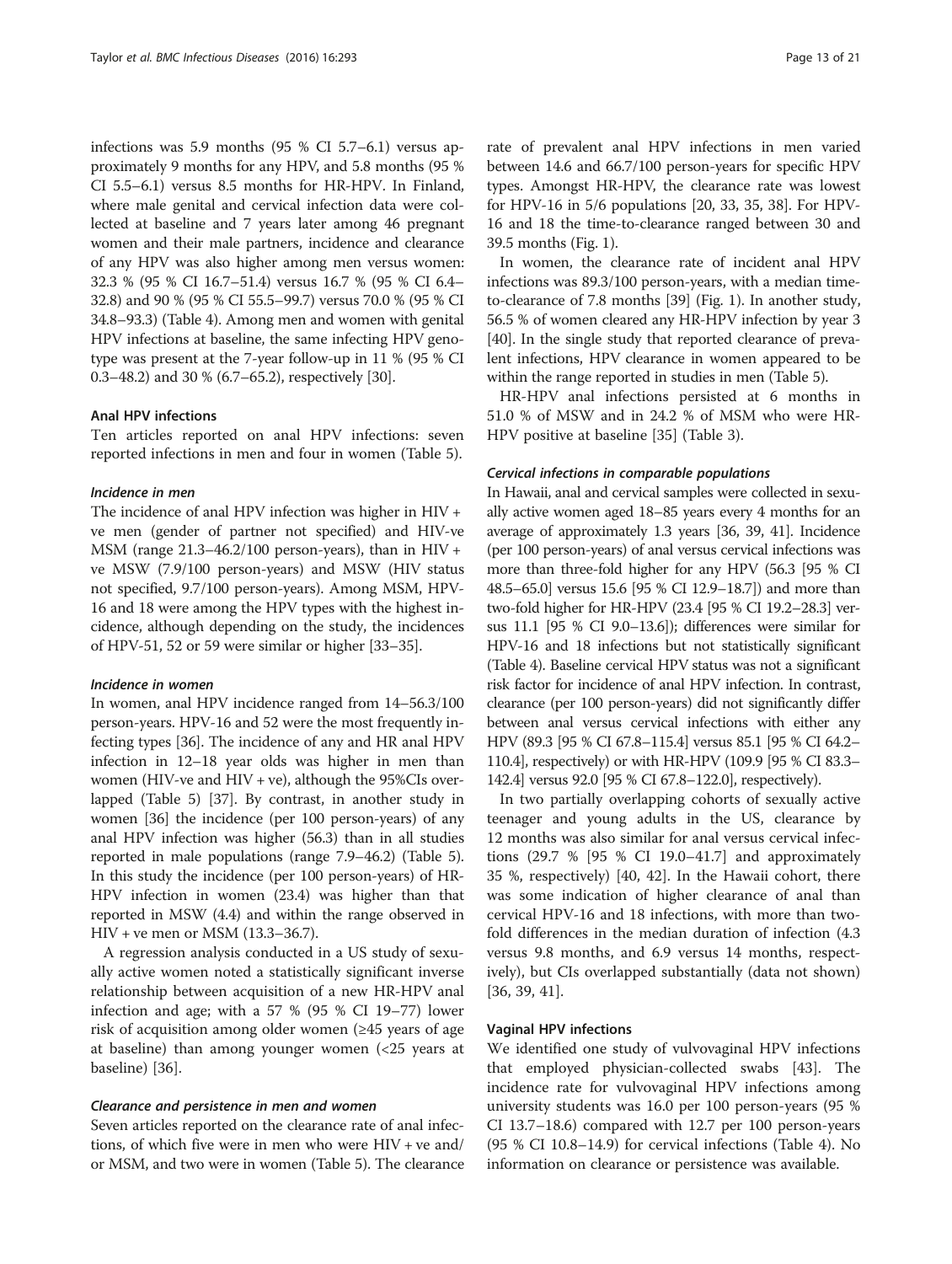| Author (ref)                              | Population, age (yrs)                                        | Incidence (per 100py)                                     |                                                 |                                               |                                               | Clearance         |                   |                                                          |                                                    |                                                   |                                                   |
|-------------------------------------------|--------------------------------------------------------------|-----------------------------------------------------------|-------------------------------------------------|-----------------------------------------------|-----------------------------------------------|-------------------|-------------------|----------------------------------------------------------|----------------------------------------------------|---------------------------------------------------|---------------------------------------------------|
|                                           |                                                              | Any HPV                                                   | HR                                              | 16                                            | 18                                            | Type of Infection | Unit of clearance | Any HPV                                                  | HR                                                 | 16                                                | 18                                                |
| Males                                     |                                                              |                                                           |                                                 |                                               |                                               |                   |                   |                                                          |                                                    |                                                   |                                                   |
| de Pokomandy<br>$[38]$                    | $HIV + ve MSM$ ,<br>$21 - 66$                                |                                                           |                                                 | 13.0<br>$(9.6 - 17.6)$                        | 5.3<br>$(3.5 - 8.0)$                          | Prevalent         | Per 100py         |                                                          |                                                    | 14.6<br>$(10.2 - 21.2)$                           | 24.5<br>$(16.9 - 35.4)$                           |
| Nyitray [35]                              | MSM, 18-70<br>MSW, 18-70                                     | 31.1<br>(TS)<br>$(16.6 - 53.2)$<br>9.7<br>$(7.2 - 12.8)$  | 25.4<br>$(14.5 - 41.2)$<br>4.4<br>$(2.9 - 6.6)$ | 5.8<br>$(1.9 - 13.4)$<br>0.8<br>$(0.2 - 2.0)$ | 4.6<br>$(1.2 - 11.6)$<br>1.1<br>$(0.4 - 2.3)$ | Prevalent         | % at 6 m-         | 57.1 (TS)<br>$(50.1 - 63.8)$<br>70.9<br>$(63.5 - 77.5)$  | 55.8<br>$(44.1 - 67.2)$<br>77.5<br>$(66.0 - 86.5)$ | 27.2<br>$(6.0 - 61.0)$<br>100<br>$(83.9 - 100)$   | 62.5<br>$(24.5 - 91.5)$<br>100<br>$(15.8 - 100)$  |
| Videla [23]                               | $HIV + ve MSM,$<br>$20 - 59$<br>$HIV + ve MSW,$<br>$20 - 59$ | 32.4<br>(NTS)<br>$(23.3 - 43.7)$<br>7.9<br>$(4.9 - 15.7)$ |                                                 |                                               |                                               | Prevalent         | Per 100py         | 12.6 (NTS)<br>$(10.2 - 15.2)$<br>18.4<br>$(12.2 - 26.5)$ |                                                    |                                                   |                                                   |
| Darwich [20]                              | $HIV + ve MSM,$<br>$20 - 59$<br>$HIV + ve MSW,$<br>$20 - 59$ |                                                           |                                                 | 7.1<br>$(5.5 - 9.5)$<br>5.3<br>$(3.0 - 8.6)$  | 3.6<br>$(3.5 - 5.2)$<br>0.4<br>$(0.1 - 1.8)$  | Prevalent         | Per 100py         |                                                          |                                                    | 22.4<br>$(17.6 - 28.1)$<br>18.6<br>$(7.4 - 38.2)$ | 31.0<br>$(20.3 - 45.4)$<br>30.0<br>$(7.8 - 76.8)$ |
| Mullins [37]                              | HIV-ve, 12-18<br>$HIV + ve, 12-18$                           | 24<br>(NTS, first)<br>$(11 - 52)$<br>40<br>$(27 - 61)$    | 11<br>$(3.4 - 33)$<br>27<br>$(17-44)$           |                                               |                                               |                   |                   |                                                          |                                                    |                                                   |                                                   |
| <b>Glick [33]</b>                         | MSM, 16-30                                                   | 46.2<br>(NTS, unclear)<br>$(45.6 - 46.9)$                 | 36.7<br>$(36.2 - 37.3)$                         | 12.4<br>$(12.1 - 12.6)$                       | 5.5<br>$(5.3 - 5.6)$                          | Prevalent         | % at 1 year       | 81.3 (TS)<br>$(67.4 - 91.1)$                             | 66.7<br>$(49.0 - 81.4)$                            | 50.0<br>$(26.0 - 74.0)$                           | 66.7<br>$(22.3 - 95.7)$                           |
| Hernandez [34]                            | $HIV + ve MSM$ ,<br>mean 45                                  | 21.3 (TS, total)<br>$(17.7 - 25.4)$                       | 13.3<br>$(10.5 - 16.6)$                         | 3.5<br>$(1.8 - 6.1)$                          | 3.7<br>$(2.1 - 6.1)$                          |                   |                   |                                                          |                                                    |                                                   |                                                   |
| Females                                   |                                                              |                                                           |                                                 |                                               |                                               |                   |                   |                                                          |                                                    |                                                   |                                                   |
| Goodman [36],<br>Shvetsov <sup>[39]</sup> | Sexually active<br>women, 18-44                              | 56.3<br>(NTS, first)<br>$(48.5 - 65.0)$                   | 23.4<br>$(19.2 - 28.3)$                         | 3.0<br>$(1.8 - 4.8)$                          | 2.3<br>$(1.2 - 3.9)$                          | Incident          | Per 100py         | 89.3 (TS)<br>$(67.8 - 115.4)$                            | 109.9<br>$(83.3 - 142.4)$                          | 141.2<br>$(73.0 - 246.7)$                         | 130.0<br>$(47.6 - 282.8)$                         |
| Moscicki [40]                             | Sexually active<br>women, 13-21                              |                                                           |                                                 |                                               |                                               | Prevalent         | % at 12 m         |                                                          | 29.7 (TS $2 + neg$ )<br>$(19.0 - 41.7)$            | 45.0<br>$(27.2 - 62.1)$                           | 55.6<br>$(21.2 - 86.3)$                           |
| Mullins [37]                              | HIV-ve women,<br>$12 - 18$<br>HIV + ve women,<br>$12 - 18$   | 14<br>(NTS, first)<br>$(9.2 - 22)$<br>30<br>$(24 - 38)$   | 5.3<br>$(2.6 - 11)$<br>12<br>$(8.4 - 16)$       |                                               |                                               |                   |                   |                                                          |                                                    |                                                   |                                                   |

## <span id="page-13-0"></span>Table 5 Incidence and clearance of anal HPV infections

Abbreviations: MSM men who have sex with men, MSW men who have sex with women, py person-years, TS type-specific incidence defined as at least one positive test for any HPV type or HR-HPV type not detected at baseline, NTS non-type-specific incidence defined as at least one positive test for any HPV type or HR-HPV type among those negative for any HPV DNA or any HR-HPV DNA at baseline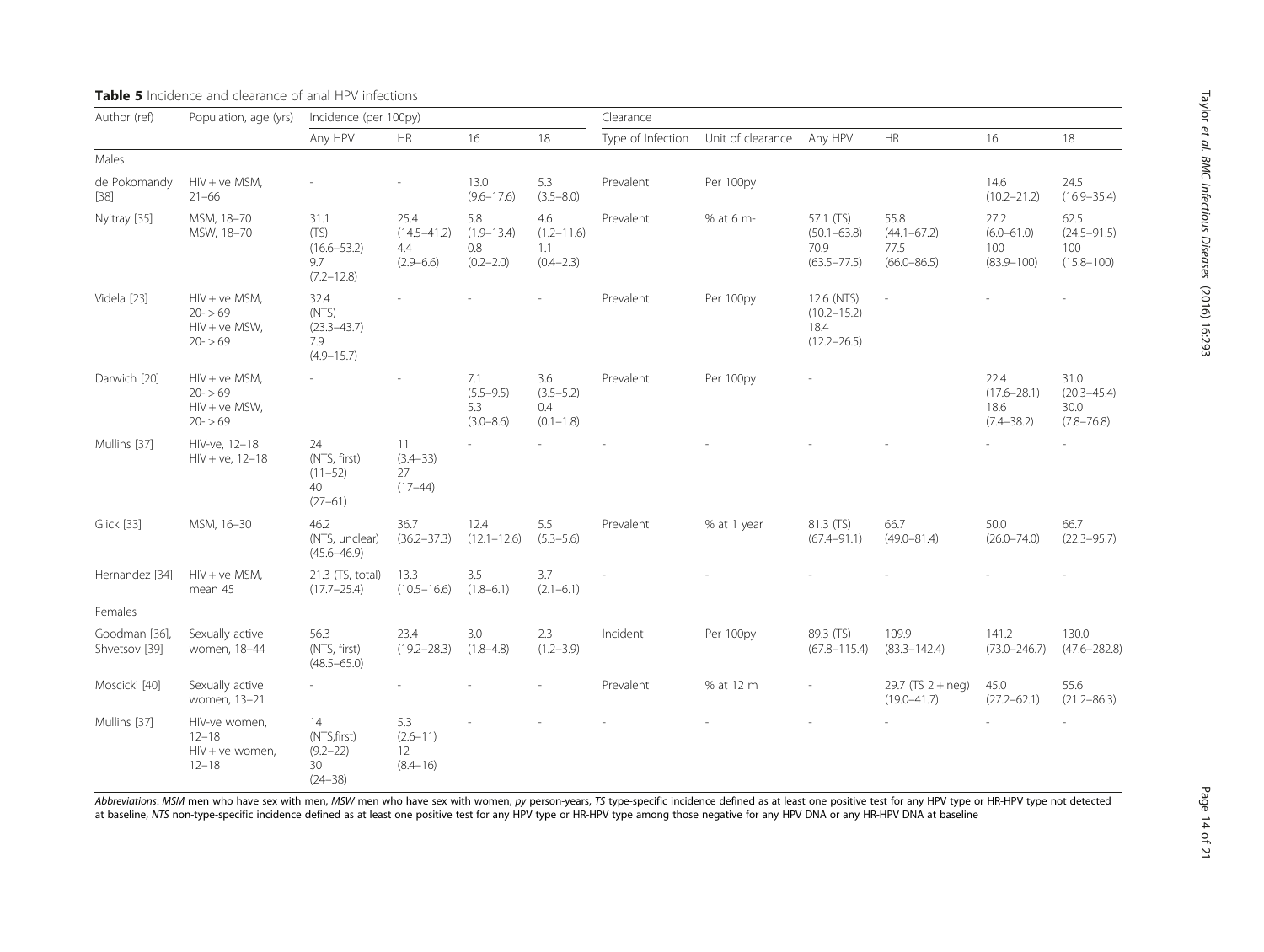## Oral HPV infections

Eleven articles (considering six cohorts) reported on oral HPV infections: eight in men and five in women (Table [6\)](#page-15-0).

## Incidence in men

The incidence of oral HPV infection was 5.7–6.1/100 person-years in HIV + ve men and 6.7/100 person-years in HIV-ve men [\[23](#page-19-0), [44\]](#page-19-0). In another study conducted in university students, oral HPV incidence over 1 year was 12.3 % [[45](#page-19-0)]. Finally, in the Finnish cohort, oral HPV infection was reported in 14.3–69.2 % of male partners of pregnant women 7 years after baseline. The variability in results was due to the varying sampling timetable [[30](#page-19-0), [46\]](#page-19-0). In studies reporting type-specific incidence, HPV-16 was the most frequently identified type [[44, 45](#page-19-0), [47](#page-19-0), [48](#page-19-0)].

Two studies reported age-specific incidence rates of oral infections in men. In one study in university students the age-specific incidence was higher in the 21–24 years age-group than in the 18–20 years age-group [\[45](#page-19-0)]. In HIV-ve men there was no increased risk of incident HR-HPV oral infection across age groups (range 18–73 years) [[44](#page-19-0)].

## Incidence in women

The incidence of oral HPV infections in HIV-ve women was 6.8–20.4/100 person-years versus 39.6/100 personyears in HIV + ve women [\[15, 49\]](#page-19-0). In the Finnish cohort, oral infections were present in approximately 10 % of men and women after 24 months follow-up, and in 14.3 % of men and women after 7 years [[30,](#page-19-0) [50\]](#page-20-0). Incidence rates in women appeared to be similar or higher than rates in men, depending on the study.

### Clearance and persistence in men and women

Clearance rates of oral infections in men were reported in two study cohorts (Table [6](#page-15-0)). In  $HIV + ve$  men, the clearance rate of prevalent oral infections in MSM was 19.3/100 person-years, or 48.3 % after two-year followup  $[23, 47]$  $[23, 47]$ . Rates for HIV + ve MSW were  $15.8/100$ person-years and 34 %, respectively [\[23](#page-19-0), [47](#page-19-0)]. The timeto-clearance of oral HR-HPV in HIV-ve men was 6.9 months. Time-to-clearance of oral HPV-16 infection was between 7.3 and 37.1 months in HIV-ve men, and was higher  $(42.3-48.3 \text{ months})$  in HIV + ve men (Fig. [1](#page-8-0)). In the Finnish cohort, approximately 5 % of oral HR-HPV infections in 19 HR-HPV-positive men had cleared by 24 months [[50\]](#page-20-0).

In US studies, clearance of any oral HPV in women was 60.6 % at 3 months [\[49\]](#page-19-0), and clearance at 6 months was 20.0 % in HIV-ve women and 40.0 % in HIV + ve women [[15](#page-19-0)]. No oral HPV infections had cleared in women in the Finnish cohort at 24 months, whereas clearance at 7 years was 100 % [[30](#page-19-0), [50](#page-20-0)]. Among women with persistent cervical HPV infection the time-to-clearance of oral HPV infection was 50.0 months, versus 28.2 months in women without cervical HPV infections (Fig. [1\)](#page-8-0) [[51](#page-20-0)].

Persistence of oral HPV infections was reported for three cohorts (Table [3](#page-9-0)). In 662 healthy volunteers in Japan, four had a prevalent infection and two had persistent infection with the same HPV-type after 2.5 years [\[52\]](#page-20-0). The persistence of prevalent HR-HPV infections in male and female university students was 42 % after three months [[49](#page-19-0)]..

## Risk factors for non-cervical and oral HR-HPV infection

Penile and/or male genital infections with HR-HPV were significantly associated with younger age in only one study [[19\]](#page-19-0), although three articles reported no significant association with age [\[17, 31](#page-19-0), [53](#page-20-0)]. Other significant risk factors were anal intercourse, HPV status of the partner, number of partners (current or lifetime), and HIV infection [[17, 19](#page-19-0), [22, 26](#page-19-0), [31](#page-19-0), [53\]](#page-20-0). Being uncircumcised was identified as a risk factor for penile HR-HPV infection in one study in HIV-ve men [\[19\]](#page-19-0), but not in another [[28\]](#page-19-0).

An increased likelihood of clearance of HR-HPV penile infection was associated with an increased number of sex partners and circumcision (in HIV-ve men) [[19, 31](#page-19-0)]. One study reported increased clearance in men with self-reported urethral discharge [\[19\]](#page-19-0), but other sexually-transmitted genital infections were not associated with clearance [[19, 31\]](#page-19-0).

Risk factors for anal HR-HPV infection in women were younger age, condom use (possibly due to using the same condom for vaginal and anal sex), higher lifetime number of partners  $(\geq 6)$ , and advanced HIV infection and smoking (in HIV + ve women) [\[36, 37\]](#page-19-0). There was decreased likelihood of clearance of anal HR-HPV infection in women with a 2–10-pack-year smoking history [\[39](#page-19-0)].

No risk factors were significantly associated (multivariate analyses) with anal HR-HPV infection in men.

Risk factors for persistence of oral HR-HPV were only available from one study: a history of smoking was significantly associated with longer persistence whereas a history of genital warts was associated with shorter persistence [\[46\]](#page-19-0).

## **Discussion**

The available data suggest a high incidence of noncervical HPV infections in men and women, with HPV-16 most consistently ranking among the HR-HPV types with the highest incidence rates and the lowest clearance rates in all sites. Despite relatively few studies providing data for cervical and other genital infections in comparable populations, there appears to be a general pattern of both higher incidence and clearance of non-cervical versus cervical genital infections. Around one-half of the identified articles assessed HPV at male penile/other genital sites. There was a wide variation in HPV incidence reported at these sites, although the time-to-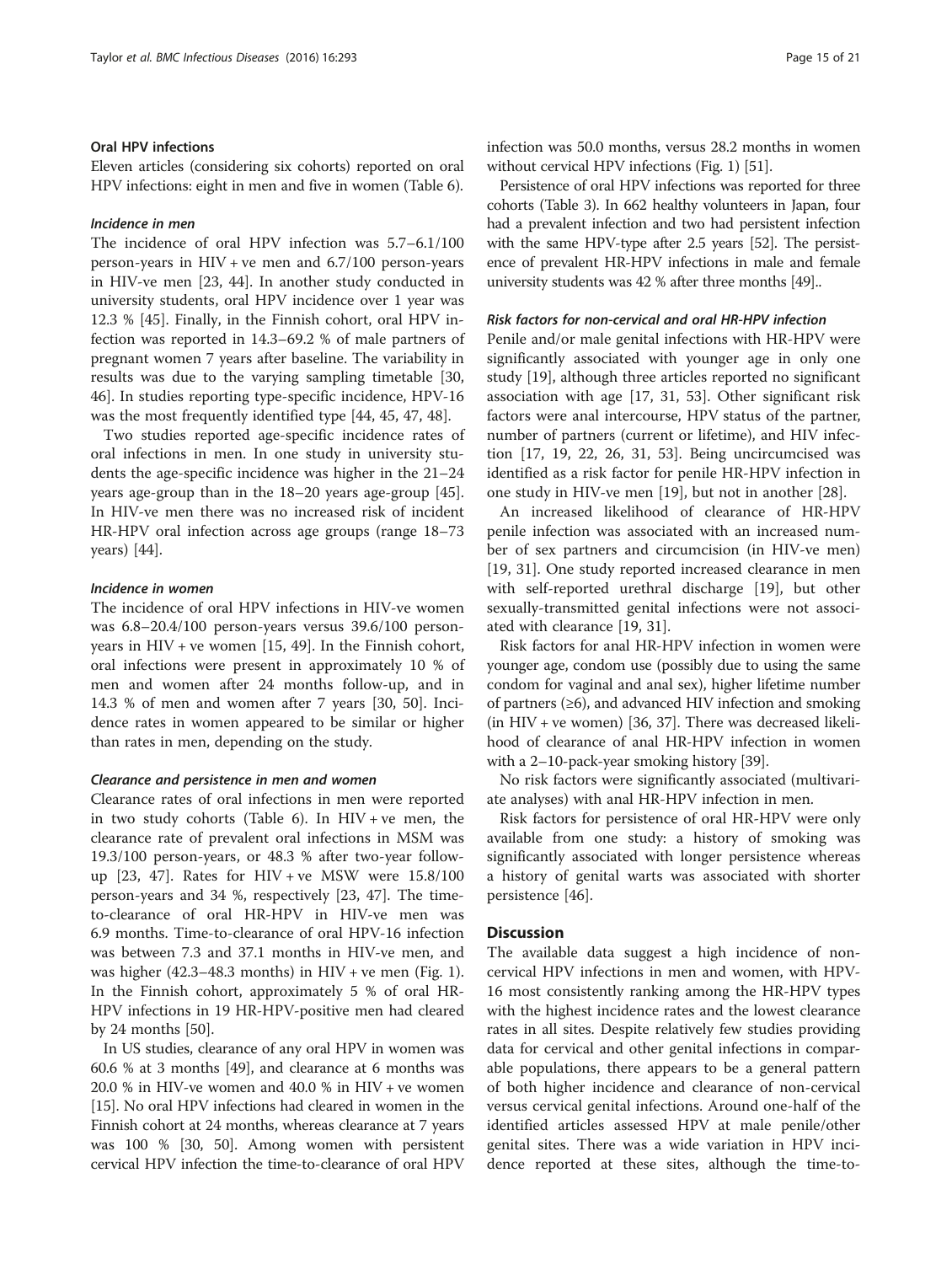## <span id="page-15-0"></span>Table 6 Incidence and clearance of oral HPV infections

| Author (ref)             | Population, age (years)                                       | Incidence (95 % CI) |                                                              |                          |                                              |                                          | Clearance |                                          |                                                            |                           |                                      |                                    |
|--------------------------|---------------------------------------------------------------|---------------------|--------------------------------------------------------------|--------------------------|----------------------------------------------|------------------------------------------|-----------|------------------------------------------|------------------------------------------------------------|---------------------------|--------------------------------------|------------------------------------|
|                          |                                                               | Unit                | Any HPV                                                      | HR                       | 16                                           | 18                                       |           | Infection type Unit of clearance Any HPV |                                                            | HR                        | 16                                   | 18                                 |
| Males                    |                                                               |                     |                                                              |                          |                                              |                                          |           |                                          |                                                            |                           |                                      |                                    |
| Edelstein [45]           | Male students,<br>median 20                                   | % at 1y             | 12.3 %<br>(NTS, first)<br>$(7.0 - 21.3)$                     |                          | 0.8<br>$(0.1 - 5.7)$                         | 2.7<br>$(0.7 - 10.2)$                    |           |                                          |                                                            |                           |                                      |                                    |
| Kero [48]                | Male partners of<br>pregnant women,<br>$19 - 46$              | per 100py           | ×.                                                           | $\overline{a}$           | 6.0<br>$(2.9 - 9.2)$                         | 1.2<br>$(0.2 - 3.4)$                     |           |                                          |                                                            |                           |                                      |                                    |
| Kero $[30]$ <sup>a</sup> | Male partners of<br>pregnant women,<br>$20 - 52$              | % at 7 years        | 14.3 %<br>(NTS)<br>$(4.8 - 30.3)$                            |                          |                                              |                                          | Prevalent | % at 7 years                             | 100 % (TS)<br>$(64.4 - 100)$                               | $\sim$                    |                                      |                                    |
| Kero $[46]$ <sup>a</sup> | Male partners of<br>pregnant women,<br>$20 - 52$              | % at 7 years        | 69.2 % (TS)<br>$(59.5 - 77.2)$                               |                          |                                              |                                          | Prevalent | per 100py                                | $3.8$ (TS)<br>$(1.6 - 6.1)$                                |                           | 4.9<br>$(2.3 - 7.4)$                 | 1.4<br>$(0-2.7)$                   |
| Rintala [50]             | Male partners of<br>pregnant women,<br>$20 - 52$              | % at 24 m           |                                                              | $~10\%$<br>(NTS, first)  |                                              |                                          | Prevalent | % at 24 m                                |                                                            | $~10$ % (NTS) -           |                                      |                                    |
| Videla [23]              | $HIV + ve MSM$ ,<br>$20 - 59$<br>$HIV + ve MSW,$<br>$20 - 59$ | per 100py           | 6.1<br>(NTS, first)<br>$(4.2 - 8.4)$<br>5.7<br>$(3.0 - 9.7)$ |                          |                                              |                                          | Prevalent | per 100py                                | 19.3<br>(NTS)<br>$(12.8 - 27.7)$<br>15.8<br>$(7.6 - 29.0)$ |                           |                                      |                                    |
| Darwich [47]             | $HIV + ve MSM$ ,<br>$20 - 59$<br>$HIV + ve MSW,$<br>$20 - 59$ | per 100py           |                                                              |                          | 1.0<br>$(0.4 - 2.0)$<br>2.6<br>$(1.1 - 5.4)$ | 0.2<br>$(0-1.0)$<br>0.7<br>$(0.1 - 2.4)$ | Prevalent | % at 24 m                                | 48.3 % (TS)<br>$(35.2 - 61.6)$<br>34 %<br>$(17.9 - 54.3)$  | $\sim$                    | 22.7<br>per 100py<br>$(11.3 - 40.6)$ | 9.1<br>per 100py<br>$(1.8 - 26.5)$ |
| Kreimer [44]             | HIV-ve men,<br>$18 - 70$                                      | per 100py           | 6.7<br>(NTS, first)<br>$(5.5 - 8.0)$                         | 3.0<br>$(2.2 - 3.8)$     | 1.0<br>$(0.6 - 1.6)$                         | 0.0<br>$(0 - 0.4)$                       |           |                                          |                                                            |                           |                                      |                                    |
| Women                    |                                                               |                     |                                                              |                          |                                              |                                          |           |                                          |                                                            |                           |                                      |                                    |
| Pickard [49]             | Female students,<br>$18 - 30$                                 | per 100py           | 6.8 (TS)<br>$(3.7 - 9.8)$                                    |                          |                                              |                                          | Prevalent | % at 3 m                                 | 60.6<br>(TS)<br>$(42.1 - 77.1)$                            | 76.9<br>$(46.2 - 95.0)$ - | 100<br>$(15.8 - 100)$ -              |                                    |
| D'Souza [15]             | HIV-ve women<br>$HIV + ve$ women                              | per 100py           | 20.4 (TS)<br>$(8.4 - 44.4)$<br>39.6<br>$(25.2 - 57.6)$       |                          |                                              |                                          | Prevalent | % at 6 m                                 | 20.0<br>(NTS)<br>$(0.5 - 71.6)$<br>40.0<br>$(22.7 - 59.4)$ |                           |                                      |                                    |
| Kero [30]                | Pregnant women,<br>$19 - 46$                                  | % at 7 years        | 14.3 % (NTS)<br>$(5.4 - 28.5)$                               | $\overline{\phantom{a}}$ |                                              |                                          | Prevalent | % at 7 years                             | 100 % (TS)<br>$(29.2 - 100)$                               |                           |                                      |                                    |
| Rintala [50]             | Pregnant women,<br>$19 - 46$                                  | % at 24 m           |                                                              | $~10\%$<br>(NTS, first)  |                                              |                                          | Prevalent | % at 24 m                                | $\sim$                                                     | 0 % (NTS)                 | $\overline{\phantom{a}}$             |                                    |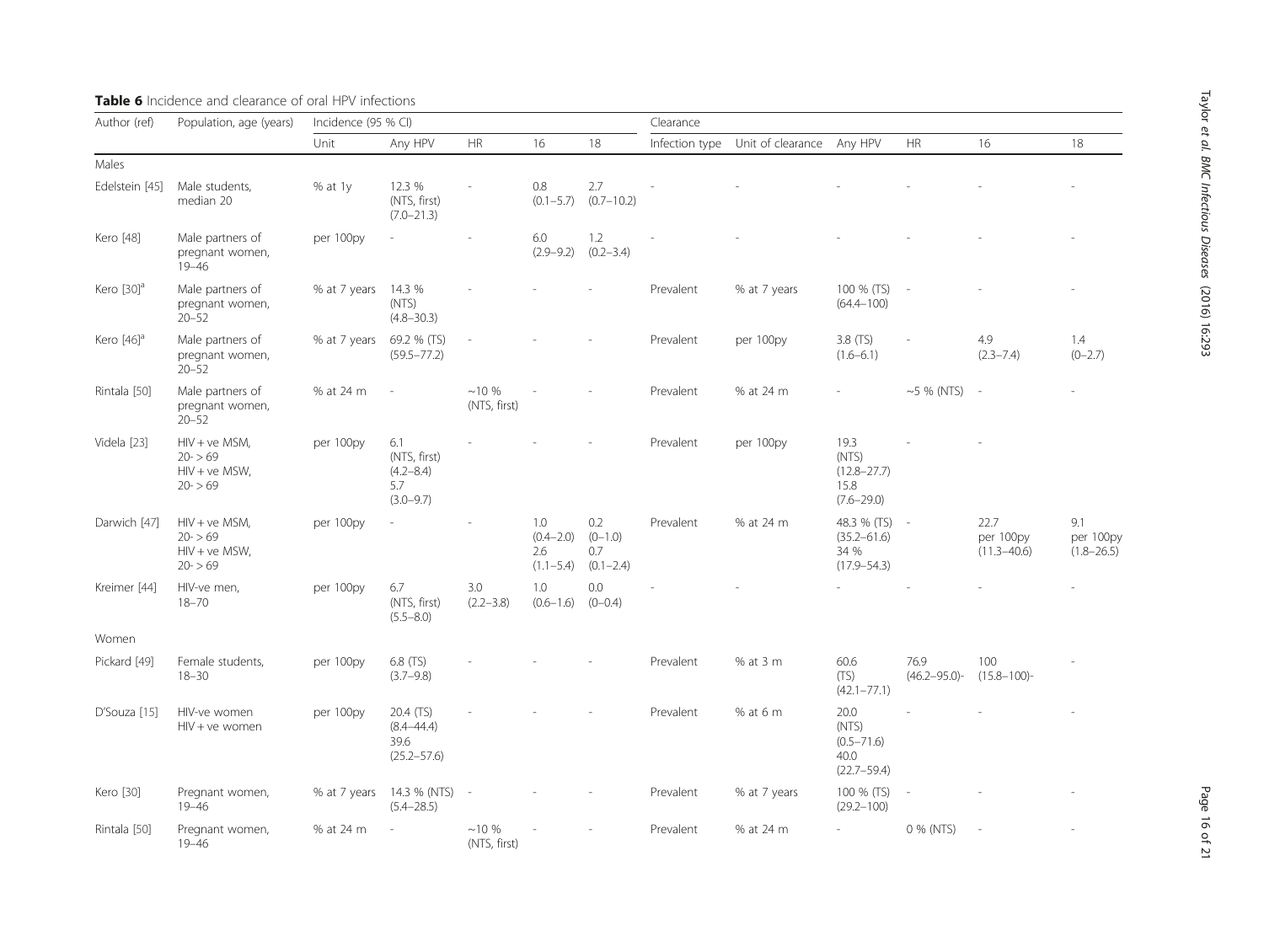Table 6 Incidence and clearance of oral HPV infections (Continued)

| Men and women |                                       |  |  |    |     |  |           |           |                                           |  |                       |  |
|---------------|---------------------------------------|--|--|----|-----|--|-----------|-----------|-------------------------------------------|--|-----------------------|--|
| Kurose [52]   | Male/female volunteers, -<br>$3 - 85$ |  |  | __ | $-$ |  | Prevalent | % at 30 m | 50.0 (TS)<br>$\sim$ $-$<br>$(6.8 - 93.2)$ |  | 100<br>1 sample only) |  |

Abbreviations: MSM men who have sex with men, MSW men who have sex with women, py person-years, y years, m months, TS type-specific incidence defined as at least one positive test for any HPV type or HR-HPV type not detected at baseline, NTS non-type-specific incidence defined as at least one positive test for any HPV type or HR-HPV type among those negative for any HPV DNA or any HR-HPV DNA or any HR-HPV DNA at baseline <sup>a</sup>Study [[30\]](#page-19-0) considered a subset of men (46/131) included in [[46\]](#page-19-0). Study [\[30](#page-19-0)] reported HPV status at baseline and at 7 years, whereas study [46] considered HPV status at baseline and all subsequent follow-up visits (i.e., 2 m, 6 m, 24 m, 36 m, and 7y)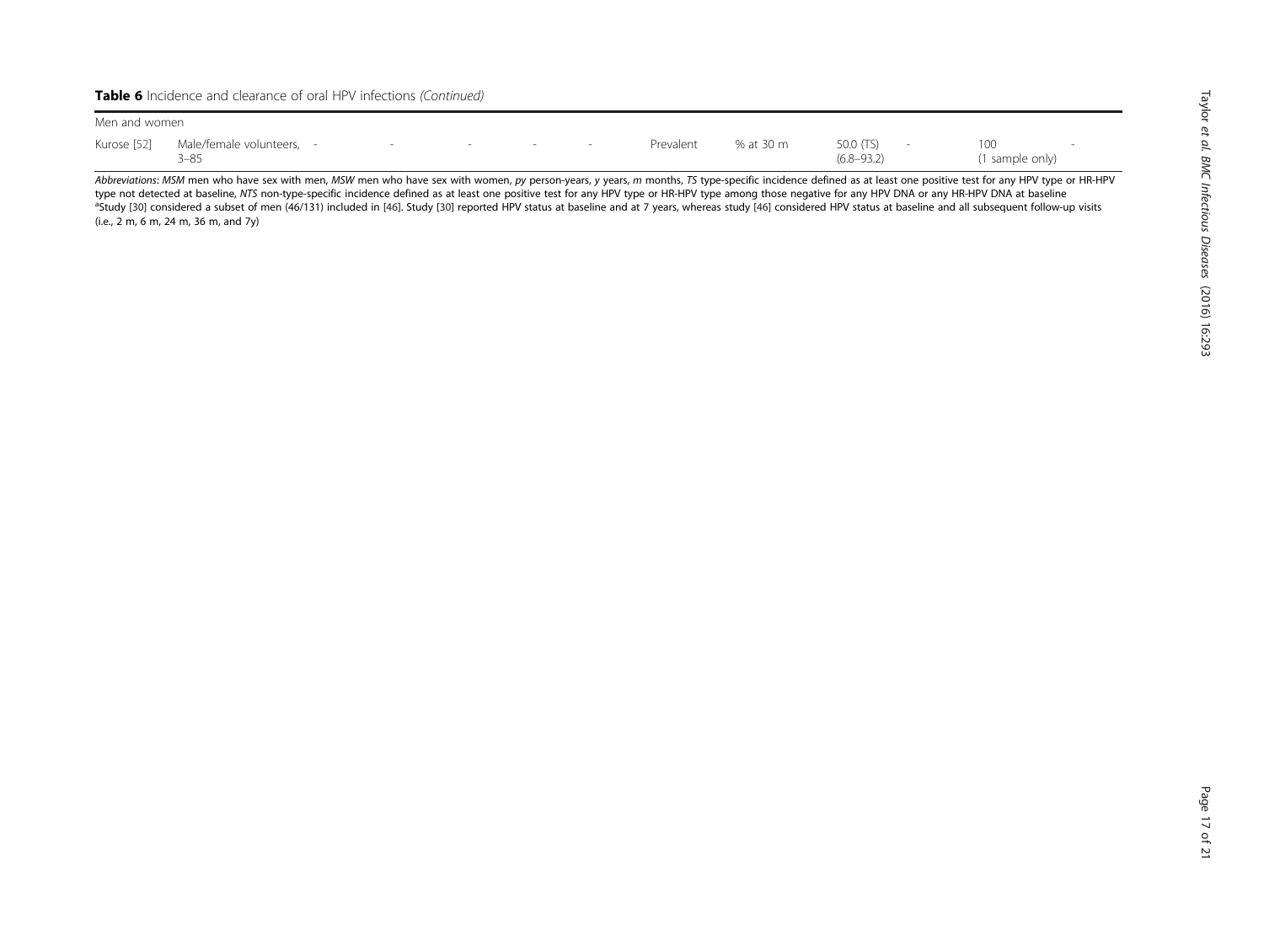clearance was comparable across all studies, with the exception of substantially longer time-to-clearance in HIV + ve men. HIV status, circumcision, number of sex partners and HPV status of the partner significantly influenced HR-HPV incidence, clearance and persistence rates at male anogenital sites in some, but not all studies. Some of these risk factors are the same as those identified for cervical HPV infection, for which the number of sex partners is the most important one [\[54\]](#page-20-0).

Unlike cervical intraepithelial neoplasia, analintraepithelial neoplasia infrequently undergoes malignant transformation in immunocompetent individuals, but the risk of malignant transformation is much greater in HIV + ve individuals [[55\]](#page-20-0). Corresponding with the higher incidence of anal cancer in MSM and HIV + ve men compared to the general population, we also found consistently higher incidences of anal HPV infection in these groups compared to MSW and HIV-ve men, respectively. There was a lack of similar comparison data for these risk groups for clearance. The primary exception was Nyitray et al. [\[35\]](#page-19-0), which indicated potentially lower clearance rates for MSM versus MSW, but multivariate analyses directly comparing the two groups within the same model were not conducted.

The Hawaiian studies by Goodman et al. showed an incidence of anal HPV infection that was three-times higher than cervical HPV infection [\[36, 39](#page-19-0), [41](#page-19-0)], although a recent review concluded that the prevalence of anal and cervical infections are similar in women, and that cervical HPV infection is a risk factor for anal HPV infection [[56](#page-20-0)]. As prevalence is determined by the incidence rate multiplied by the average duration of infection, the similar prevalence between anal and cervical infections could be due the higher incidence of anal infections being offset by simultaneously higher clearance. The Hawaiian cohorts provided indication of higher clearance of anal infections, but despite this study having one of the largest, most carefully followed cohorts, there were limited samples sizes to assess clearance rates, especially for individual types. This was in part due to the fact that the analyses of clearance focused on infections that were acquired during the course of the study.

The incidence of oral HPV infection was within the same range in men and women, although the prevalence of oral HPV infection has been reported to be higher in men [\[57](#page-20-0)]. Our data were too limited to conclude whether there were differences in persistence or clearance rates between men and women. It is thought that the oncogenicity of HPV is similar in oral and cervical cancers, although numerous gaps remain in understanding the risk factors that influence progression from oral infection to oral neoplasia [\[57](#page-20-0)].

The factors that influence oncogenesis at non-cervical sites are not well understood, and appear to differ by site and between populations (including men versus women, immunosuppressed versus immunocompetent, circumcised versus uncircumcised) [\[57](#page-20-0), [58\]](#page-20-0). Although the incidence of HPV infection at non-cervical sites appears to be high, the increased capacity for clearance of HPV observed may contribute to the lower occurrence of these types of cancers. Overall, data describing the natural history of non-cervical cancers are lacking.

A potential limitation of our study is the non-inclusion of articles in which vaginal swabs were self-collected. The single study that we identified using physician-collected vaginal swabs may not be representative for this site as it was limited to university students. However, it was one of the highest quality studies, following more than 400 women aged 18–20 years old every 4 months for 10 years and prospectively collecting sexual behavior data. The studies on cervical infections were selected from specific non-systematic searches aimed to identify comparable populations with which to compare to non-cervical infections. Thus, the results may not be applicable beyond the study setting. Most studies were not properly designed for risk factor analysis and should be interpreted cautiously.

The studies we identified were substantially different in terms of their design, including follow-up times and sampling intervals which ranged from several months to 7 years, as well as the number of types and methods used for HPV genotyping. Although it is difficult to apply a standard grading to these studies, the highest quality studies tended to be those that followed cohorts of at least 200 subjects and conducted multiple follow-up visits ≤6 months apart for at least one year. At least one such study provided data for each of the sampling sites: penile [[17](#page-19-0)–[19](#page-19-0), [22](#page-19-0), [24,](#page-19-0) [53](#page-20-0)], male genital [[25, 26](#page-19-0), [28, 31](#page-19-0), [53, 59\]](#page-20-0), anal [[34](#page-19-0), [36, 38](#page-19-0), [39](#page-19-0)], vulvovaginal [[43](#page-19-0)], oral [\[44\]](#page-19-0).

The available published data are limited by the lack of age-specific estimates, and information on clearance/persistence of infection was frequently based on very small sample sizes, resulting in imprecise estimates. Few studies provided incidence or clearance data on oral or anal HPV infections in women versus men, and the relative burden of these infections in each sex is not clear. Specific estimates of incidence and clearance of HPV-16, which is involved in the majority of non-cervical cancers, and HPV-18 which may also be important in some sites, as well as estimation of clearance rates at 6 and 12 months, could inform on potentially important endpoints for clinical trials of vaccine efficacy. Finally, because just a few countries contributed data to this review and given the important differences in study designs, outcomes and populations, it is important to note the limited generalizability of these results to other populations.

## Conclusions

Cases of cervical cancer are projected to increase, emphasising the importance of ongoing efforts to provide access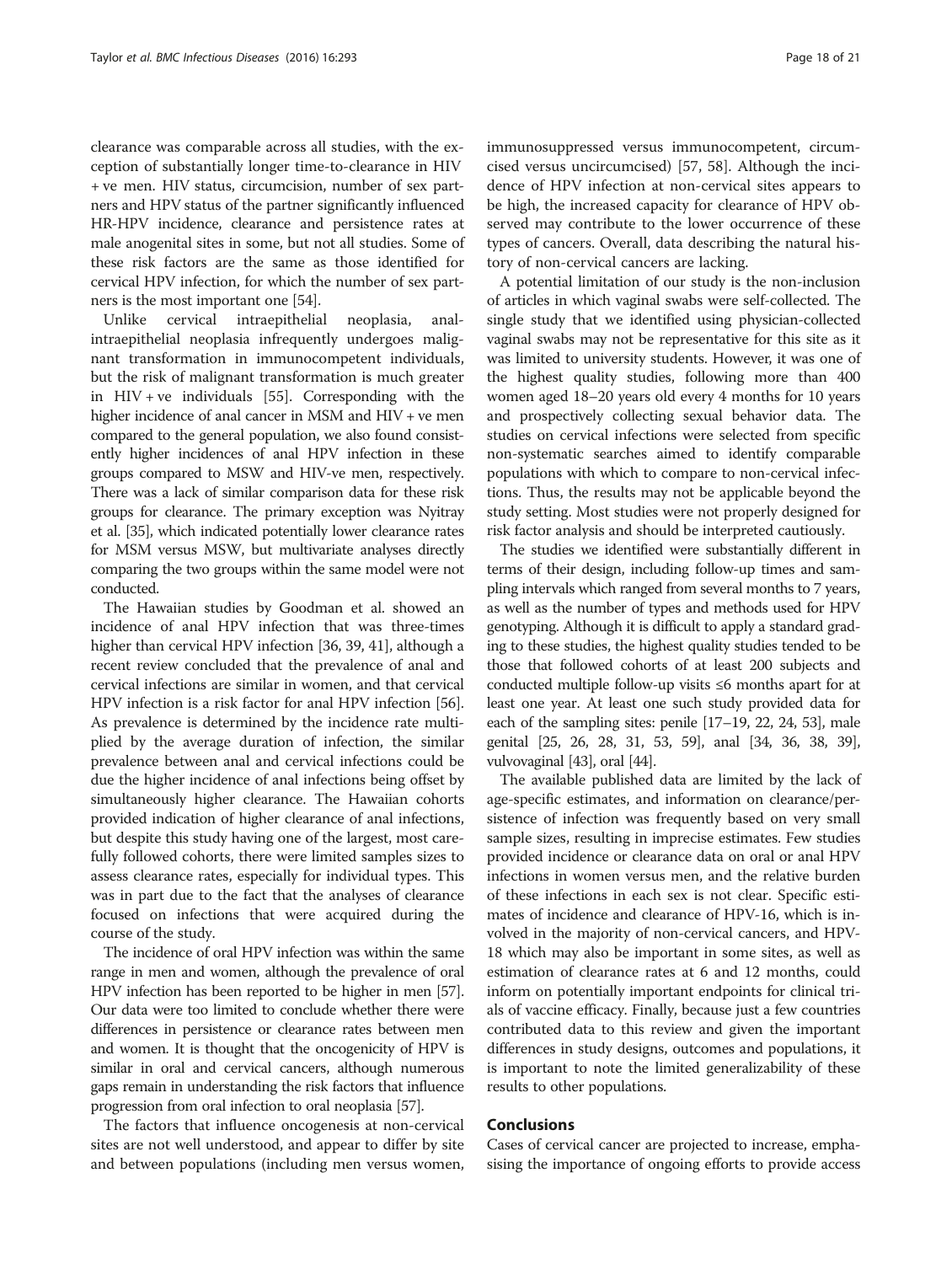<span id="page-18-0"></span>of effective HPV vaccines to all [1, [60](#page-20-0)]. As yet, the implications of HPV vaccination for prevention of non-cervical cancers have not been fully explored [\[58\]](#page-20-0). Some countries have recommended HPV vaccination for young males on the basis that vaccination will prevent HPV-associated cancers in men, as well as theoretical benefits in preventing transmission of HPV to women [\[61, 62](#page-20-0)]. Programs targeting prevention of cervical HPV infection could have additional benefits on the non-cervical disease burden. This review suggests that there are parallels between the epidemiology of cervical and non-cervical HPV infections in terms of the incidence and distribution of HPV types, and of risk factors for HPV infection. However, these parallels may not be directly applicable to disease at noncervical sites. More detailed and extensive studies could provide useful information for estimating vaccine impact, the wider cost-benefit of HPV vaccination, and for guiding vaccination policy.

## Additional files

[Additional file 1:](dx.doi.org/10.1186/s12879-016-1633-9) Search strings; Article screening; Data extraction; Identification of papers on cervical HPV infection in same/similar study populations; Quality control. (DOCX 139 kb)

[Additional file 2: Table S1.](dx.doi.org/10.1186/s12879-016-1633-9) Summary of HPV testing conducted in 38 articles included in the review. (XLSX 38 kb)

#### Abbreviations

2+ neg, 2 or more negative test results required to define an infection as having cleared; CI, confidence intervals; HIV, human immunodeficiency virus; HPV, human papilloma virus; HR, High risk; LR, low risk; MSM, men who have sex with men; MSW, men who have sex with women; NTS, non-type specific; TS, type specific

#### Acknowledgements

The authors thank Attila Mihalyi (Global Medical Affairs, Vaccines Value and Health Science at GSK Vaccines) for critically reviewing the manuscript, and Joanne Wolter (independent medical writer, Brisbane, Australia on behalf of GSK Vaccines) who provided writing services and contributed to data extraction and checking. Editing and publication co-ordinating services were provided by Veronique Delpire and Mandy Payne (Words and Science, Brussels, Belgium on behalf of GSK Vaccines). All costs related to the development of this manuscript were met by GlaxoSmithKline Biologicals SA.

#### Funding

GlaxoSmithKline Biologicals SA was the funding source and was involved in design and conduct of the study; management, analysis, and interpretation of the data; preparation, review and approval of the manuscript and decision to submit the manuscript for publication. Pallas was involved in the design of the study, conducted the literature review, and review and approval of manuscript. GlaxoSmithKline Biologicals SA funded all costs associated with the development and the publishing of the present manuscript. The corresponding author had full access to the data and was responsible for submission of the publication.

#### Availability of data and materials

All data used in this study originates from published studies and are referenced accordingly in this manuscript.

#### Authors' contribution

ST conceived the review and ST, EB, MB and XC participated in the design. EB and MB collected and assembled the data, and performed the analysis. ST and XC supervised the analysis. All authors interpreted the data, and reviewed the text. All authors read and approved the final manuscript.

#### Author's information

Not applicable.

#### Competing interests

ST is an employee of, and owns share options in, the GSK group of companies. EB and MB are employees of Pallas health research and consultancy BV, a commercial entity that has received grants and carried out part of the submitted work as a supplier to GSK Vaccines. Pallas has been a supplier of literature reviews and other epidemiological services to GSK Vaccines in the past 36 months. These works cover a variety of vaccines that are in development or on the market.

XC reports having received institutional research and/or educational grants from Merck, Sanofi Pasteur MSD, GSK Vaccines, and Genticel, and occasional personal travel grants and/or speaker fees from Vianex, Merck, and Sanofi Pasteur MSD.

## Consent for publication

Not applicable.

#### Ethics approval and consent to participate Not applicable.

#### Author details

<sup>1</sup>GSK Vaccines, 20, Avenue Fleming, Parc de la Noire Epine, B-1300 Wavre, Belgium. <sup>2</sup>Pallas Health Research and Consultancy BV, Rotterdam, The Netherlands. <sup>3</sup> Cancer Epidemiology Research Program, Catalan Institute of Oncology (ICO), IDIBELL, L'Hospitalet de Llobregat, Catalonia, Spain. <sup>4</sup>CIBER Epidemiología y Salud Pública (CIBERESP), Barcelona, Spain.

## Received: 18 September 2015 Accepted: 7 June 2016 Published online: 14 June 2016

#### References

- 1. Ferlay J, Soerjomataram I, Ervik M, Dikshit R, Eser S, Mathers C, et al. GLOBOCAN 2012 v1.0, Cancer Incidence and Mortality Worldwide: IARC CancerBase No. 11 [Internet]. Lyon, France: International Agency for Research on Cancer. Available from [http://globocan.iarc.fr.](http://globocan.iarc.fr)
- 2. Cogliano V, Baan R, Straif K, Grosse Y, Secretan B, El Ghissassi F, et al. Carcinogenicity of human papillomaviruses. Lancet Oncol. 2005;6:204.
- 3. De Vuyst H, Clifford GM, Nascimento MC, Madeleine MM, Franceschi S. Prevalence and type distribution of human papillomavirus in carcinoma and intraepithelial neoplasia of the vulva, vagina and anus: a meta-analysis. Int J Cancer. 2009;124:1626–36. doi:[10.1002/ijc.24116](http://dx.doi.org/10.1002/ijc.24116).
- 4. HPV Information Centre. Data Query. 2014. [http://www.hpvcentre.net/](http://www.hpvcentre.net/dataquery.php) [dataquery.php](http://www.hpvcentre.net/dataquery.php) (accessed 6 Mar 2015).
- 5. Mehanna H, Jones TM, Gregoire V, Ang KK. Oropharyngeal carcinoma related to human papillomavirus. BMJ. 2010;340:c1439.
- 6. de Martel C, Ferlay J, Franceschi S, Vignat J, Bray F, Forman D, et al. Global burden of cancers attributable to infections in 2008: a review and synthetic analysis. Lancet Oncol. 2012;13:607–15. doi:[10.1016/S1470-2045\(12\)70137-7.](http://dx.doi.org/10.1016/S1470-2045(12)70137-7)
- 7. Herrero R, Quint W, Hildesheim A, Gonzalez P, Struijk L, Katki HA, et al. Reduced prevalence of oral human papillomavirus (HPV) 4 years after bivalent HPV vaccination in a randomized clinical trial in Costa Rica. PLoS ONE. 2013;8:e68329. doi[:10.1371/journal.pone.0068329.](http://dx.doi.org/10.1371/journal.pone.0068329)
- 8. Giuliano AR, Palefsky JM, Goldstone S, Moreira ED, Penny ME, Aranda C, et al. Efficacy of quadrivalent HPV vaccine against HPV Infection and disease in males. N Engl J Med. 2011;364:401–11. doi[:10.1056/NEJMoa0909537.](http://dx.doi.org/10.1056/NEJMoa0909537)
- Palefsky JM, Giuliano AR, Goldstone S, Moreira ED, Aranda C, Jessen H, et al. HPV vaccine against anal HPV infection and anal intraepithelial neoplasia. N Engl J Med. 2011;365:1576–85. doi:[10.1056/NEJMoa1010971.](http://dx.doi.org/10.1056/NEJMoa1010971)
- 10. Lang Kuhs KA, Gonzalez P, Rodriguez AC, van Doorn L-J, Schiffman M, Struijk L, et al. Reduced Prevalence of Vulvar HPV16/18 Infection Among Women Who Received the HPV16/18 Bivalent Vaccine: A Nested Analysis Within the Costa Rica Vaccine Trial. J Infect Dis. 2014;210:1890–9. doi[:10.1093/infdis/jiu357.](http://dx.doi.org/10.1093/infdis/jiu357)
- 11. Muñoz N, Kjaer SK, Sigurdsson K, Iversen O-E, Hernandez-Avila M, Wheeler CM, et al. Impact of human papillomavirus (HPV)-6/11/16/18 vaccine on all HPV-associated genital diseases in young women. J Natl Cancer Inst. 2010;102:325–39. doi[:10.1093/jnci/djp534](http://dx.doi.org/10.1093/jnci/djp534).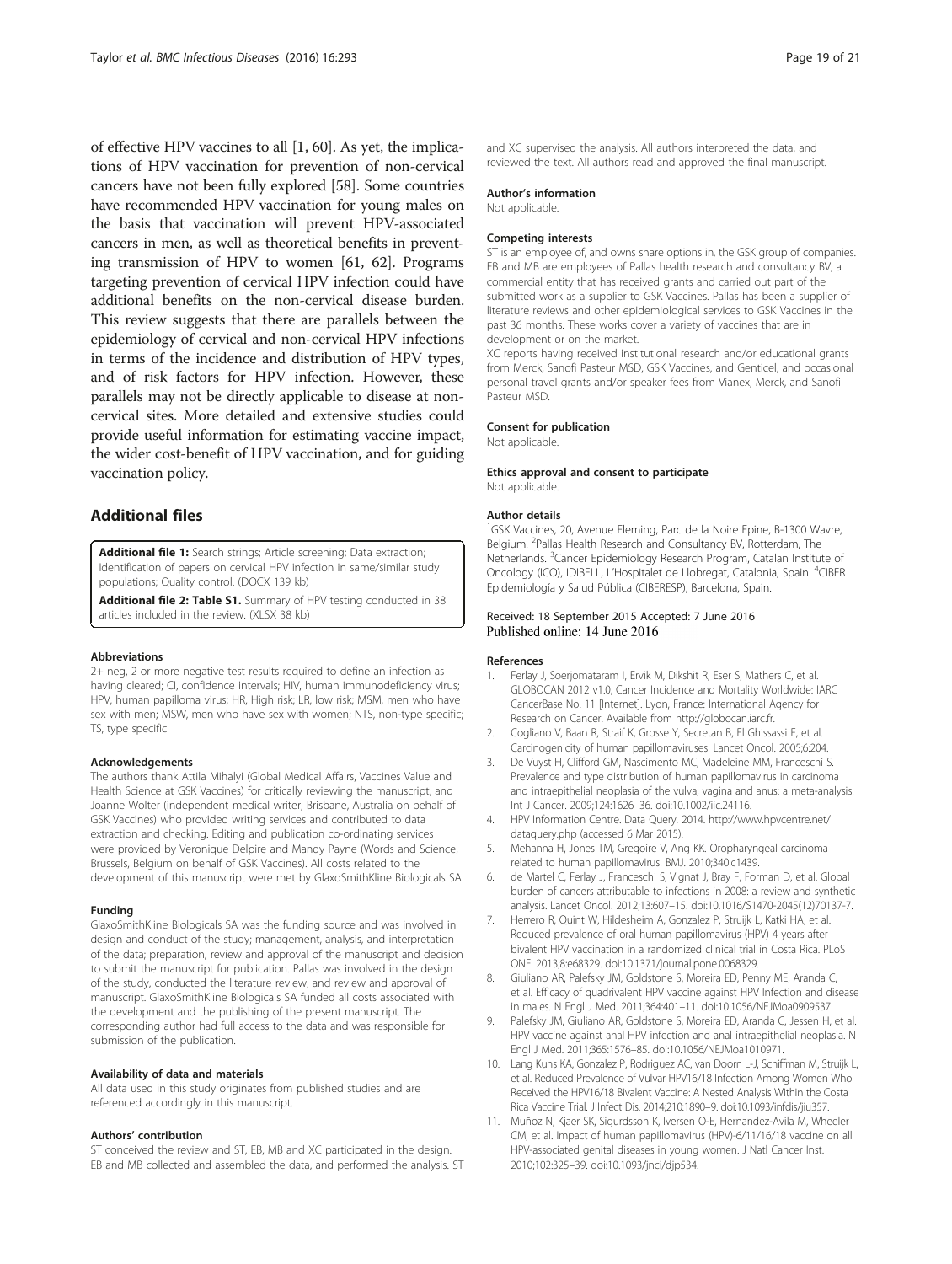- <span id="page-19-0"></span>12. Kreimer AR, González P, Katki HA, Porras C, Schiffman M, Rodriguez AC, et al. Efficacy of a bivalent HPV 16/18 vaccine against anal HPV 16/18 infection among young women: a nested analysis within the Costa Rica Vaccine Trial. Lancet Oncol. 2011;12:862–70. doi[:10.1016/S1470-2045\(11\)70213-3.](http://dx.doi.org/10.1016/S1470-2045(11)70213-3)
- 13. McCormack PL. Quadrivalent Human Papillomavirus (Types 6, 11, 16, 18) Recombinant Vaccine (Gardasil(®)): A Review of Its Use in the Prevention of Premalignant Anogenital Lesions, Cervical and Anal Cancers, and Genital Warts. Drugs. 2014;74:1253–83. doi[:10.1007/s40265-014-0255-z](http://dx.doi.org/10.1007/s40265-014-0255-z).
- 14. Schiller JT, Castellsagué X, Garland SM. A review of clinical trials of human papillomavirus prophylactic vaccines. Vaccine. 2012;30 Suppl 5:F123–38. doi[:10.1016/j.vaccine.2012.04.108](http://dx.doi.org/10.1016/j.vaccine.2012.04.108).
- 15. D'Souza G, Fakhry C, Sugar EA, Seaberg EC, Weber K, Minkoff HL, et al. Six-month natural history of oral versus cervical human papillomavirus infection. Int J Cancer. 2007;121:143–50. doi[:10.1002/ijc.22667.](http://dx.doi.org/10.1002/ijc.22667)
- 16. Serwadda D, Wawer MJ, Makumbi F, Kong X, Kigozi G, Gravitt P, et al. Circumcision of HIV-infected men: effects on high-risk human papillomavirus infections in a randomized trial in Rakai, Uganda. J Infect Dis. 2010;201:1463–9. doi[:10.1086/652185.](http://dx.doi.org/10.1086/652185)
- 17. Backes DM, Snijders PJF, Hudgens MG, Bailey RC, Bogaarts M, Agot K, et al. Sexual behaviour and less frequent bathing are associated with higher human papillomavirus incidence in a cohort study of uncircumcised Kenyan men. Sex Transm Infect. 2013;89:148–55. doi:[10.1136/sextrans-2012-050532](http://dx.doi.org/10.1136/sextrans-2012-050532).
- 18. Gray RH, Serwadda D, Kong X, Makumbi F, Kigozi G, Gravitt PE, et al. Male circumcision decreases acquisition and increases clearance of high-risk human papillomavirus in HIV-negative men: a randomized trial in Rakai, Uganda. J Infect Dis. 2010;201:1455–62. doi:[10.1086/652184](http://dx.doi.org/10.1086/652184).
- 19. Tobian AAR, Kigozi G, Gravitt PE, Xiao C, Serwadda D, Eaton KP, et al. Human papillomavirus incidence and clearance among HIV-positive and HIV-negative men in sub-Saharan Africa. AIDS. 2012;26:1555–65. doi:[10.1097/](http://dx.doi.org/10.1097/QAD.0b013e328353b83c) [QAD.0b013e328353b83c.](http://dx.doi.org/10.1097/QAD.0b013e328353b83c)
- 20. Darwich L, Cañadas M-P, Videla S, Coll J, Molina-López RA, Sirera G, et al. Prevalence, clearance, and incidence of human papillomavirus type-specific infection at the anal and penile site of HIV-infected men. Sex Transm Dis. 2013;40:611–8. doi[:10.1097/01.OLQ.0000430798.61475.08.](http://dx.doi.org/10.1097/01.OLQ.0000430798.61475.08)
- 21. Wikström A, Popescu C, Forslund O. Asymptomatic penile HPV infection: a prospective study. Int J STD AIDS. 2000;11:80–4.
- 22. Mbulawa ZZA, Marais DJ, Johnson LF, Coetzee D, Williamson A-L. Impact of human immunodeficiency virus on the natural history of human papillomavirus genital infection in South African men and women. J Infect Dis. 2012;206:15–27. doi:[10.1093/infdis/jis299](http://dx.doi.org/10.1093/infdis/jis299).
- 23. Videla S, Darwich L, Cañadas M-P, Coll J, Piñol M, García-Cuyás F, et al. Natural history of human papillomavirus infections involving anal, penile, and oral sites among HIV-positive men. Sex Transm Dis. 2013;40:3–10. doi: [10.1097/OLQ.0b013e31827e87bd.](http://dx.doi.org/10.1097/OLQ.0b013e31827e87bd)
- 24. Grabowski MK, Gray RH, Serwadda D, Kigozi G, Gravitt PE, Nalugoda F, et al. High-risk human papillomavirus viral load and persistence among heterosexual HIV-negative and HIV-positive men. Sex Transm Infect. 2014;90:337–43. doi:[10.1136/sextrans-2013-051230](http://dx.doi.org/10.1136/sextrans-2013-051230).
- 25. Giuliano AR, Lu B, Nielson CM, Flores R, Papenfuss MR, Lee J-H, et al. Age-specific prevalence, incidence, and duration of human papillomavirus infections in a cohort of 290 US men. J Infect Dis. 2008;198:827–35. doi[:10.1086/591095.](http://dx.doi.org/10.1086/591095)
- 26. Morales R, Parada R, Giuliano AR, Cruz A, Castellsagué X, Salmerón J, et al. HPV in female partners increases risk of incident HPV infection acquisition in heterosexual men in rural central Mexico. Cancer Epidemiol Biomarkers Prev. 2012;21:1956–65. doi:[10.1158/1055-9965.EPI-12-0470](http://dx.doi.org/10.1158/1055-9965.EPI-12-0470).
- 27. Lajous M, Mueller N, Cruz-Valdéz A, Aguilar LV, Franceschi S, Hernández-Avila M, et al. Determinants of prevalence, acquisition, and persistence of human papillomavirus in healthy Mexican military men. Cancer Epidemiol Biomarkers Prev. 2005;14:1710–6. doi[:10.1158/1055-9965.EPI-04-0926](http://dx.doi.org/10.1158/1055-9965.EPI-04-0926).
- 28. Albero G, Castellsagué X, Lin H-Y, Fulp W, Villa LL, Lazcano-Ponce E, et al. Male circumcision and the incidence and clearance of genital human papillomavirus (HPV) infection in men: the HPV Infection in men (HIM) cohort study. BMC Infect Dis. 2014;14:75. doi:[10.1186/1471-2334-14-75.](http://dx.doi.org/10.1186/1471-2334-14-75)
- 29. Partridge JM, Hughes JP, Feng Q, Winer RL, Weaver BA, Xi L-F, et al. Genital human papillomavirus infection in men: incidence and risk factors in a cohort of university students. J Infect Dis. 2007;196:1128–36. doi[:10.1086/521192.](http://dx.doi.org/10.1086/521192)
- 30. Kero KM, Rautava J, Syrjänen K, Kortekangas-Savolainen O, Grenman S, Syrjänen S. Stable marital relationship protects men from oral and genital HPV infections. Eur J Clin Microbiol Infect Dis. 2014;33:1211–21. doi[:10.1007/](http://dx.doi.org/10.1007/s10096-014-2061-7) [s10096-014-2061-7.](http://dx.doi.org/10.1007/s10096-014-2061-7)
- 31. Lu B, Wu Y, Nielson CM, Flores R, Abrahamsen M, Papenfuss M, et al. Factors associated with acquisition and clearance of human papillomavirus infection in a cohort of US men: a prospective study. J Infect Dis. 2009;199:362–71. doi[:10.1086/596050.](http://dx.doi.org/10.1086/596050)
- 32. Giuliano AR, Harris R, Sedjo RL, Baldwin S, Roe D, Papenfuss MR, et al. Incidence, prevalence, and clearance of type-specific human papillomavirus infections: The Young Women's Health Study. J Infect Dis. 2002;186:462–9. doi[:10.1086/341782.](http://dx.doi.org/10.1086/341782)
- 33. Glick SN, Feng Q, Popov V, Koutsky LA, Golden MR. High rates of incident and prevalent anal human papillomavirus infection among young men who have sex with men. J Infect Dis. 2014;209:369–76. doi:[10.1093/infdis/jit441.](http://dx.doi.org/10.1093/infdis/jit441)
- 34. Hernandez AL, Efird JT, Holly EA, Berry JM, Jay N, Palefsky JM. Incidence of and risk factors for type-specific anal human papillomavirus infection among HIV-positive MSM. AIDS. 2014;28:1341–9. doi[:10.1097/QAD.](http://dx.doi.org/10.1097/QAD.0000000000000254) [0000000000000254](http://dx.doi.org/10.1097/QAD.0000000000000254).
- 35. Nyitray AG, da Silva RJ C, Baggio ML, D'elle S, Abrahamsen M, Papenfuss M, et al. Six-month incidence, persistence, and factors associated with persistence of anal human papillomavirus in men: the HPV in men study. J Infect Dis. 2011;204:1711–22. doi[:10.1093/infdis/jir637](http://dx.doi.org/10.1093/infdis/jir637).
- 36. Goodman MT, Shvetsov YB, McDuffie K, Wilkens LR, Zhu X, Ning L, et al. Acquisition of anal human papillomavirus (HPV) infection in women: the Hawaii HPV Cohort study. J Infect Dis. 2008;197:957–66. doi[:10.1086/529207.](http://dx.doi.org/10.1086/529207)
- 37. Mullins TLK, Wilson CM, Rudy BJ, Sucharew H, Kahn JA. Incident anal human papillomavirus and human papillomavirus-related sequelae in HIV-infected versus HIV-uninfected adolescents in the United States. Sex Transm Dis. 2013;40:715–20. doi:[10.1097/01.olq.0000431049.74390.b7](http://dx.doi.org/10.1097/01.olq.0000431049.74390.b7).
- 38. de Pokomandy A, Rouleau D, Ghattas G, Vézina S, Coté P, Macleod J, et al. Prevalence, clearance, and incidence of anal human papillomavirus infection in HIV-infected men: the HIPVIRG cohort study. J Infect Dis. 2009;199:965–73. doi[:10.1086/597207.](http://dx.doi.org/10.1086/597207)
- 39. Shvetsov YB, Hernandez BY, McDuffie K, Wilkens LR, Zhu X, Ning L, et al. Duration and clearance of anal human papillomavirus (HPV) infection among women: the Hawaii HPV cohort study. Clin Infect Dis. 2009;48:536–46. doi[:10.1086/596758](http://dx.doi.org/10.1086/596758).
- 40. Moscicki A-B, Ma Y, Farhat S, Jay J, Hanson E, Benningfield S, et al. Natural history of anal human papillomavirus infection in heterosexual women and risks associated with persistence. Clin Infect Dis. 2014;58:804–11. doi[:10.1093/cid/cit947.](http://dx.doi.org/10.1093/cid/cit947)
- 41. Goodman MT, Shvetsov YB, McDuffie K, Wilkens LR, Zhu X, Thompson PJ, et al. Prevalence, acquisition, and clearance of cervical human papillomavirus infection among women with normal cytology: Hawaii Human Papillomavirus Cohort Study. Cancer Res. 2008;68:8813–24. doi[:10.1158/0008-5472.CAN-08-1380.](http://dx.doi.org/10.1158/0008-5472.CAN-08-1380)
- 42. Moscicki AB, Shiboski S, Broering J, Powell K, Clayton L, Jay N, et al. The natural history of human papillomavirus infection as measured by repeated DNA testing in adolescent and young women. J Pediatr. 1998;132:277–84.
- 43. Winer RL, Lee S-K, Hughes JP, Adam DE, Kiviat NB, Koutsky LA. Genital human papillomavirus infection: incidence and risk factors in a cohort of female university students. Am J Epidemiol. 2003;157:218–26.
- 44. Kreimer AR, Pierce Campbell CM, Lin H-Y, Fulp W, Papenfuss MR, Abrahamsen M, et al. Incidence and clearance of oral human papillomavirus infection in men: the HIM cohort study. Lancet. 2013;382:877–87. doi[:10.1016/S0140-6736\(13\)60809-0.](http://dx.doi.org/10.1016/S0140-6736(13)60809-0)
- 45. Edelstein ZR, Schwartz SM, Hawes S, Hughes JP, Feng Q, Stern ME, et al. Rates and determinants of oral human papillomavirus infection in young men. Sex Transm Dis. 2012;39:860–7. doi[:10.1097/OLQ.0b013e318269d098.](http://dx.doi.org/10.1097/OLQ.0b013e318269d098)
- 46. Kero K, Rautava J, Syrjänen K, Willberg J, Grenman S, Syrjänen S. Smoking increases oral HPV persistence among men: 7-year follow-up study. Eur J Clin Microbiol Infect Dis. 2014;33:123–33. doi[:10.1007/s10096-013-1938-1.](http://dx.doi.org/10.1007/s10096-013-1938-1)
- 47. Darwich L, Cañadas MP, Videla S, Coll J, Molina-López RA, Cobarsi P, et al. Oral human papillomavirus type-specific infection in HIV-infected men: a prospective cohort study among men who have sex with men and heterosexual men. Clin Microbiol Infect. 2014;20:O585–9. doi:[10.1111/1469-0691.12523](http://dx.doi.org/10.1111/1469-0691.12523).
- 48. Kero K, Rautava J, Syrjänen K, Grenman S, Syrjänen S. Oral mucosa as a reservoir of human papillomavirus: point prevalence, genotype distribution, and incident infections among males in a 7-year prospective study. Eur Urol. 2012;62:1063–70. doi[:10.1016/j.eururo.2012.06.045](http://dx.doi.org/10.1016/j.eururo.2012.06.045).
- 49. Pickard RKL, Xiao W, Broutian TR, He X, Gillison ML. The prevalence and incidence of oral human papillomavirus infection among young men and women, aged 18–30 years. Sex Transm Dis. 2012;39:559–66. doi[:10.1097/](http://dx.doi.org/10.1097/OLQ.0b013e31824f1c65) [OLQ.0b013e31824f1c65.](http://dx.doi.org/10.1097/OLQ.0b013e31824f1c65)